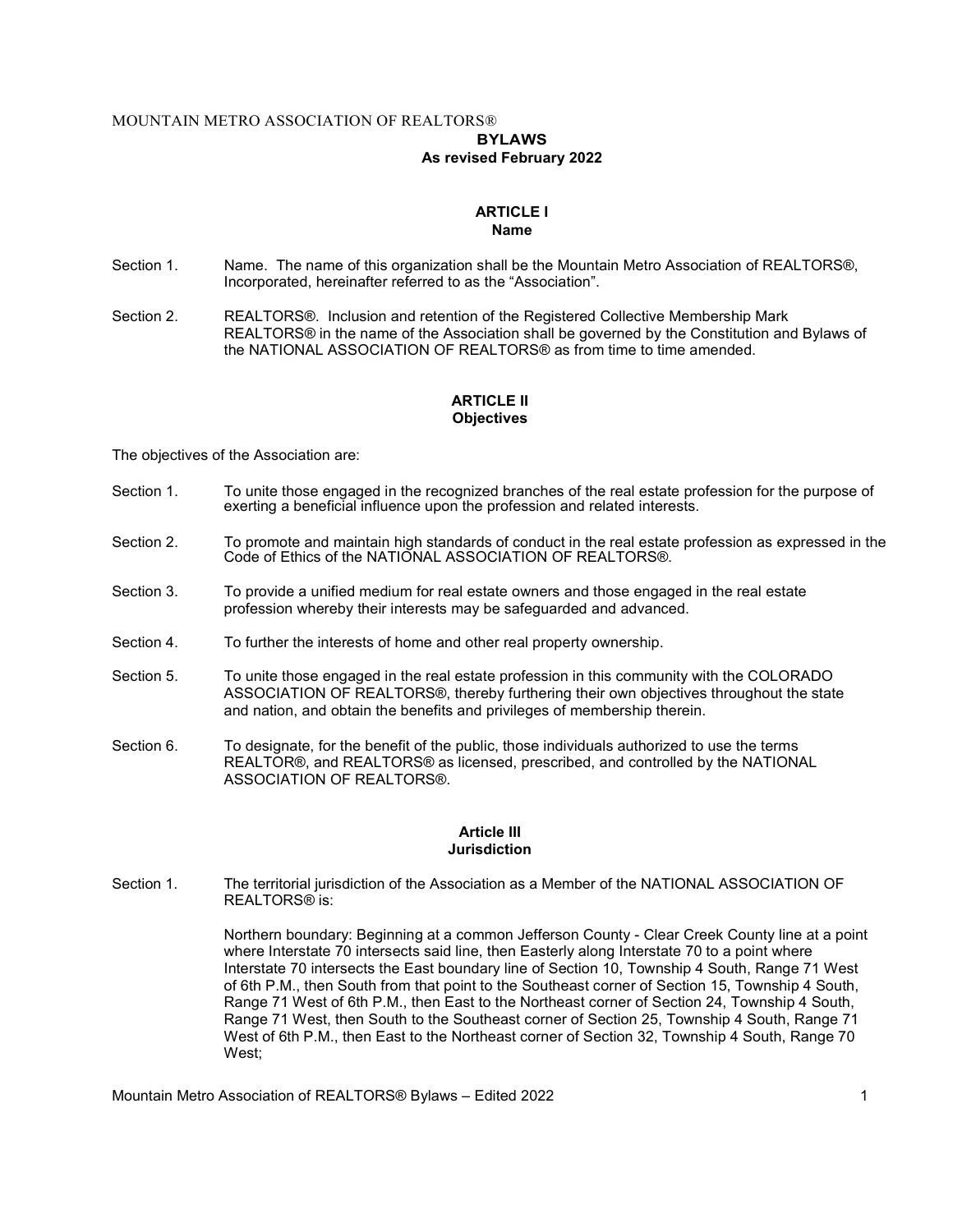Eastern Boundary: South from the Northeast corner of Section 32, Township 4 South, Range 70 West to the Southeast corner of Section 5, Township 7 South, Range 70 West;

Southern boundary: West from the Southeast corner of Section 5, Township 7 South, Range 70 West to a point where the South boundary line of Section 1, Township 7 South, Range 72 West intersects the common line of Jefferson County and Park County.

Western boundary: North along Jefferson County line to the point of beginning. And the following territory - Northern boundary: From the intersection of Summit and Grand County, East to Boulder County following East to Jefferson County.

Eastern boundary: From the intersection of Boulder and Jefferson County, South to above MMAR boundary, following South to the intersection of Park County and the Colorado Trail.

Southern boundary: From the intersection of Park County and the Colorado Trail, West along the Colorado Trail over Kenosha Pass to the intersection of Summit County and Georgia Pass.

 Western boundary: From the intersection of Summit County and Georgia Pass, North along the boundary of Summit County to the intersection of Summit and Grand County.

- Section 2. Territorial jurisdiction is defined to mean:
	- (a) The right and duty to control the use and the terms REALTOR® and REALTORS®, subject to the conditions set forth in these Bylaws and those of the NATIONAL ASSOCIATION OF REALTORS®, in return for which the Association agrees to protect and safeguard the property rights of the National Association in the terms.

#### ARTICLE IV Membership

- Section 1. The association shall maintain the following classes of Members:
	- (a) REALTOR® MEMBERS. REALTOR® members, whether primary or secondary, shall be:
		- (1) Individuals who, as sole proprietors, partners, or corporate offices or branch office managers, are engaged actively in the real estate profession, including buying, selling, exchanging, renting or leasing, managing, appraising for others for compensation, counseling, building, developing or subdividing real estate, and who maintain or are associated with an established real estate office in the State of Colorado or a state contiguous thereto. All persons who are partners in a partnership, or all officers in a corporation who are actively engaged in the real estate profession within the state or a state contiguous thereto shall qualify for REALTOR® Membership only, and each is required to hold REALTOR® membership (except as provided in the following paragraph) in an Association of REALTORS® within the state or a state contiguous thereto unless otherwise qualified for Institute Affiliate Membership.
		- (2) In the case of a real estate firm, partnership, or corporation, whose business activity is substantially all commercial, only those principals actively engaged in the real estate business in connection with the same office, or any other offices within the jurisdiction of the Association in which one of the firm's principals holds REALTOR® membership, shall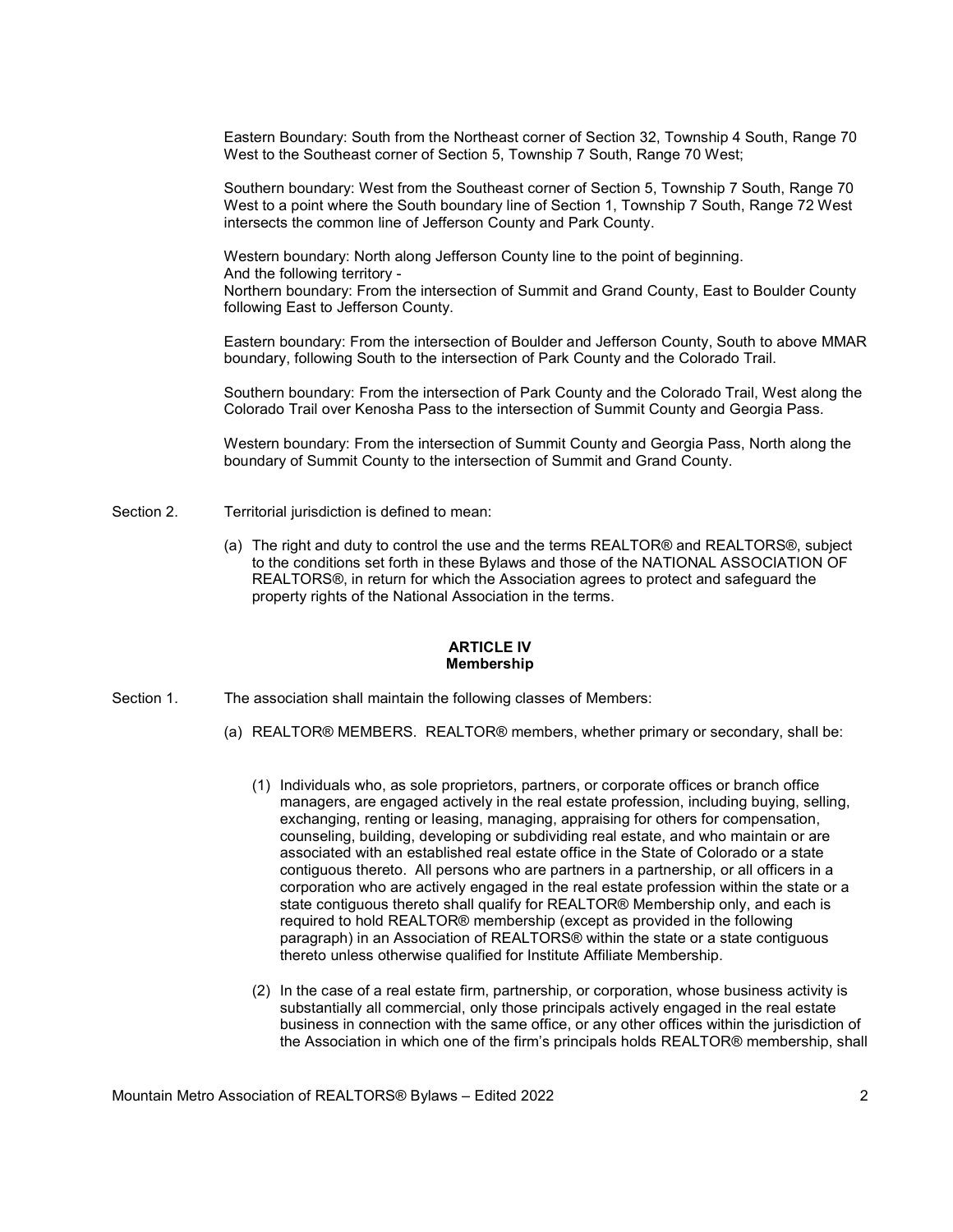be required to hold REALTOR® membership unless otherwise qualified for Institute Affiliate Membership as described in Section 1 (b) of Article IV.

NOTE: REALTOR® Members may obtain membership in a "secondary" Association in another state.

- (3) Individuals who are engaged in the real estate profession other than as sole proprietors, partners, corporate officers, or branch office managers and are associated with a REALTOR® Member and meet the qualifications set out in Article V.
- (4) Franchise REALTOR® Membership. Corporate officers (who may be licensed or unlicensed) of a real estate brokerage franchise organization with at last one hundred fifty (150) franchisees located within the United States, its insular possessions and the commonwealth of Puerto Rico, elected to membership pursuant to the provisions in the NAR Constitution and Bylaws. Such individuals shall enjoy all of the rights, privileges and obligations of REALTOR® membership (including compliance with the Code of Ethics) except: obligations related to board mandated education, meeting attendance, or indoctrination classes or other similar requirements, the right to use the term REALTOR® in connection with their franchise organization's name; and the right to hold elective office in the local board, state association and National Association.
- (5) Designated REALTOR® Members. Each firm (or office in the case of firms with multiple office locations) shall designate in writing one REALTOR® Member who shall be responsible for all duties and obligations of Membership, including the obligation to mediate and/or arbitrate pursuant to Article 17 of the Code of Ethics and the payment of Association dues as established in Article X of the Bylaws. The "Designated REALTOR®" must be a sole proprietor, partner, corporate officer or branch office manager acting on behalf of the firm's principal(s) and must meet all other qualification for REALTOR® Membership established in Article V, Section 2, of the Bylaws.
- (6) Primary and secondary REALTOR® members. An individual is a primary member if the Association pays state and National dues based on such Member. An individual is a secondary Member if state and National dues are remitted through another Association. One of the principals in a real estate firm must be a Designated REALTOR® member of the Association in order for licensees affiliated with the firm to select the Association ad their "primary" Association.
- (b) Institute Affiliate Members. Institute Affiliate Members shall be individuals who hold a professional designation awarded by an Institute, Society, or Council affiliated with the NATIONAL ASSOCIATION OF REALTORS® that addresses a specialty area other than residential brokerage or individuals who otherwise hold a class of membership in such Institute, Society or Council that confers the right to hold office. Any such individual, if otherwise eligible, may elect to hold REALTOR® or REALTOR® -ASSOCIATE membership, subject to payment of applicable dues for such membership.
- (c) Affiliate Members. Affiliate Members shall be real estate owners and other individuals or firms who, while not engaged in the real estate profession as defined in paragraphs (a) or (b) of this Section, have interests requiring information concerning real estate, and are in sympathy with the objectives of the Association.
- (d) Public Service Members. Public Service Members shall be individuals who are interested in real estate profession as employees of or affiliated with educational, public utility, governmental or other similar organizations, but are not engaged in the real estate profession on their own account or in association with an established real estate business.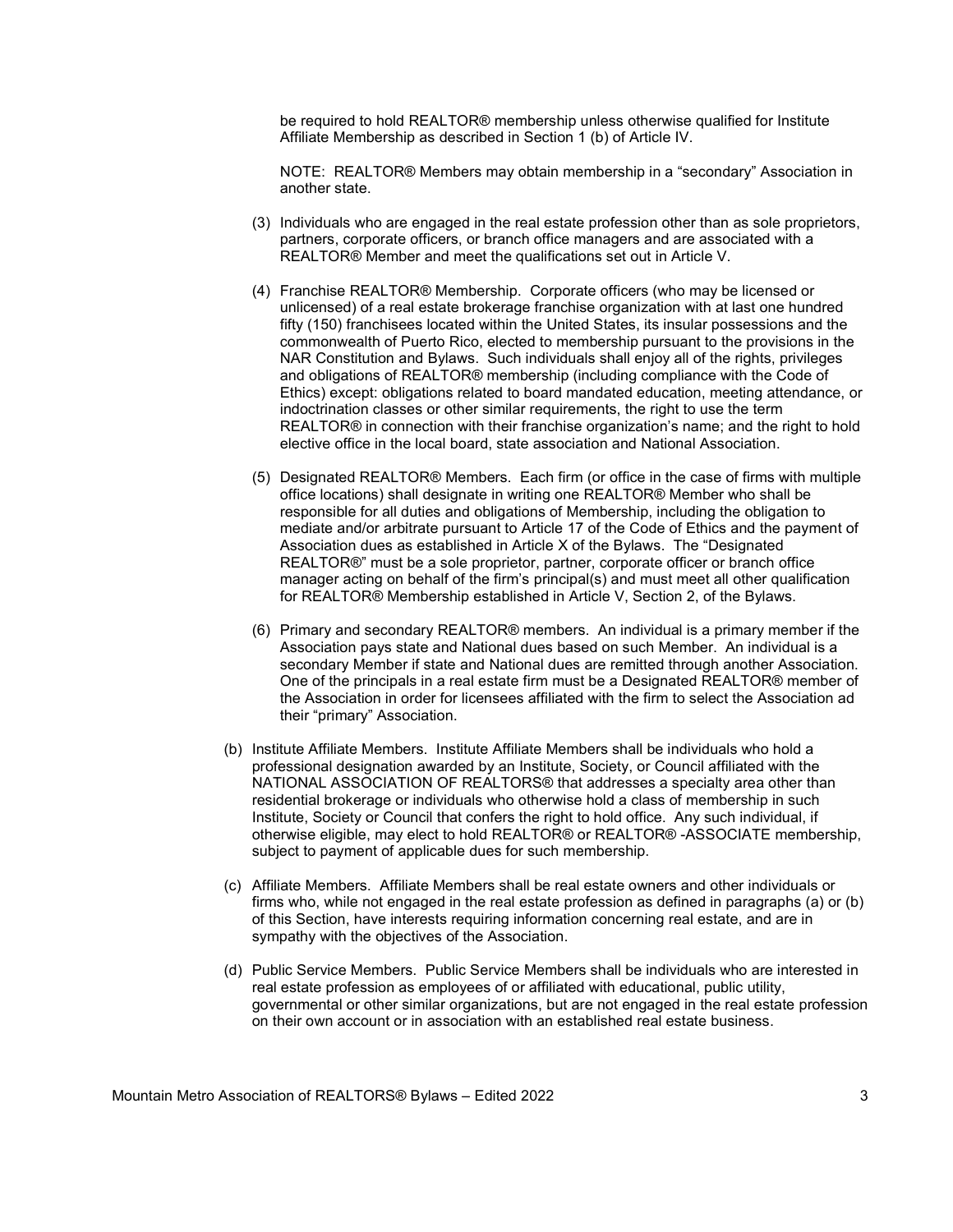- (e) Honorary Members. Honorary Members shall be individuals not engaged in the real estate profession who have performed notable service for the real estate profession, for the Association, or for the public.
- (f) Student Members. Student Members shall be individuals who are seeking an undergraduate or graduate degree with a specialization or major in real estate at institutions of higher learning and who have completed at least two years of college and at least one college level course in real estate, but are not engaged in the real estate profession on their own account or not associated with an established real estate office.

### ARTICLE V Qualification and Election

## Section 1. Application

(a) An application for membership shall be made in such manner and form as may be prescribed by the Board of Directors and made available to anyone requesting it. The application form shall contain among the statements to be signed by the applicant (1) that applicant agrees as a condition to membership to thoroughly familiarize themself with the Code of Ethics of the NATIONAL ASSOCIATION OF REALTORS®, The Constitutions, Bylaws and Rules and Regulations of the Association, the State and National Associations, and if elected a Member, will abide by the Constitutions and Bylaws and Rules and Regulations of the Association, State and National Associations, and if a REALTOR® Member, will abide by the Code of Ethics of the NATIONAL ASSOCIATION OF REALTORS® including the obligation to mediate and/or arbitrate controversies arising out of real estate transactions as specified by Article 17 of the Code of Ethics, and as further specified in the Code of Ethics and Arbitration Manual of the NATIONAL ASSOCIATION OF REALTORS®, as from time to time amended, and (2) that applicant consents that the Association, through its membership process, may invite and receive information and comment about applicant from any Member or other persons, and that applicant agrees that any information and comment furnished to the Association by any person in response to the invitation shall be conclusively deemed to be privileged and not form the basis of any action for slander, libel, or defamation of character. The applicant shall, with the form of application, have access to a copy of the Bylaws, Constitution, Rules and Regulations and Code of Ethics referred to above.

## Section 2. Qualification

(a) An applicant for REALTOR® Membership who is a sole proprietor partner, corporate officer or branch office manager of a real estate firm shall supply evidence satisfactory to the Association that they are actively engaged in the real estate profession, has a place of business within the state, or a state contiguous thereto (unless a secondary member), and maintains a current, valid real estate broker's or salesperson license or is licensed or certified by an appropriate state regulatory agency to engage in the appraisal of real property, has no record of recent or pending bankruptcy\*, has no record of official sanctions involving unprofessional conduct\*\*, agrees to complete a course of instruction covering the Bylaws and Rules and Regulations of the Association, the Bylaws of the State Association, and the Constitution and Bylaws and Code of Ethics of the NATIONAL ASSOCIATION OF REALTORS®, and shall pass such reasonable and nondiscriminatory written examination thereon as may be required by the committee, as may be required by the Association, and shall agree that if elected to membership, they will abide by such Constitution, Bylaws, Rules and Regulations, and Code of Ethics.

Such course of instruction must be completed within 90 days of the date of application to the Association, and applicant shall attend an introduction ceremony and take the pledge of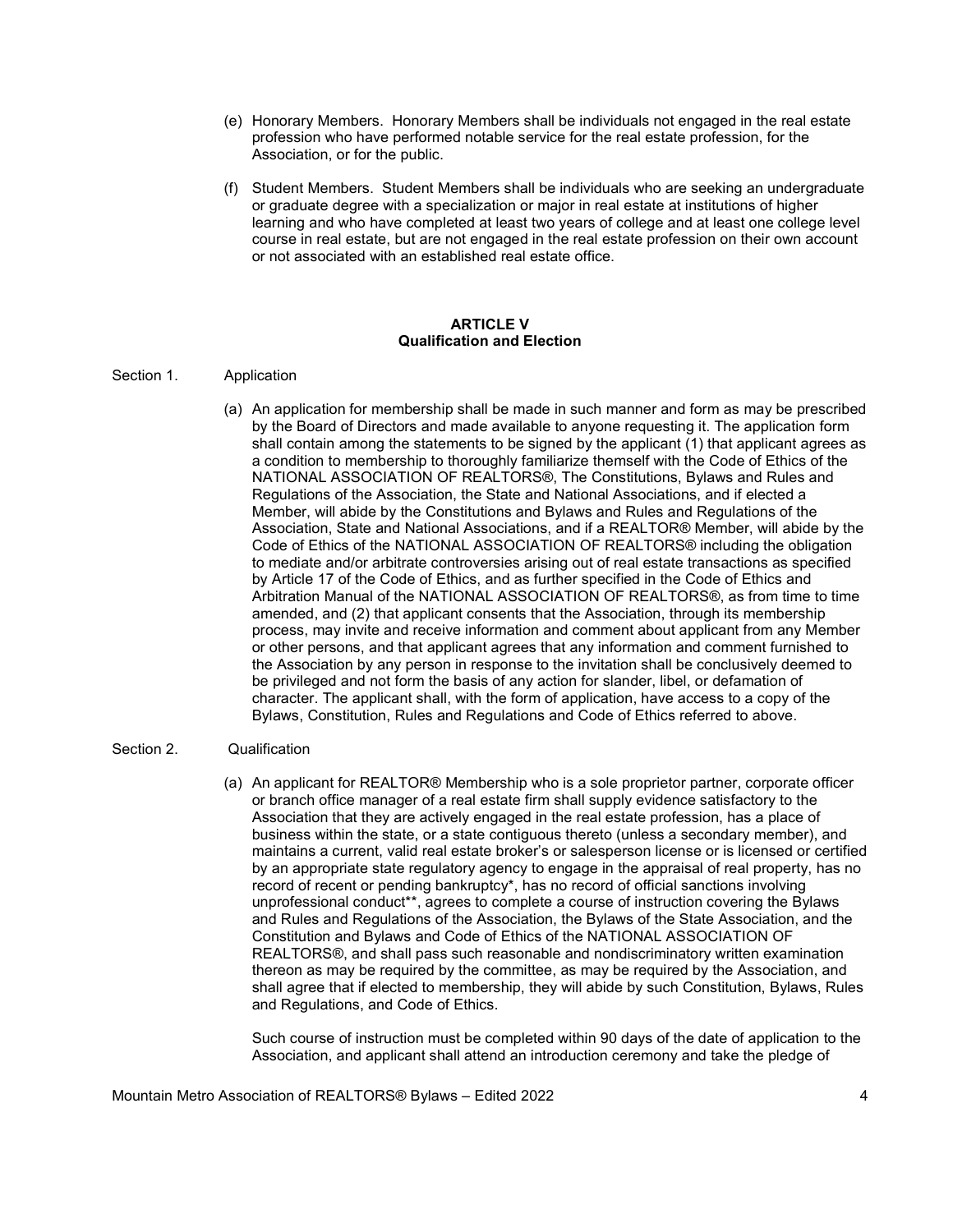membership within 90 days of the date of approval of the applicant by the board of directors of the association. Failure to meet any of these requirements of membership will result in the applicant not being accepted into REALTOR®, membership. Former members who have had their membership terminated may apply for reinstatement in the manner prescribed for new applications for membership, after making payment in full of all accounts due the association as of the date of termination. Article IV, Section 2, of the NAR Bylaws prohibits member boards from knowingly granting REALTOR®, membership to any applicant who has an unfulfilled sanction pending which was imposed by another Board or Association of REALTORS® for violation of the Code of Ethics.

(\*) NO RECENT OR PENDING BANKRUPTCY is intended to mean that the applicant or any real estate firm, in which the applicant is a sole proprietor, general partner, corporate officer, or branch office manager, is not involved in any pending bankruptcy or insolvency proceedings or, has not been adjudged bankrupt in the past three (3) years. If a bankruptcy proceeding as described above exists, membership may not be rejected unless the Association establishes that its interests and those of its members and the public could not be adequately protected by requiring that the bankrupt applicant pay cash in advance for Association and MLS fees for up to one (1) year from the date that membership is approved or from the date that the applicant is discharged from bankruptcy (whichever is later). In the event that an existing member initiates bankruptcy proceedings, the member may be placed on a "cash basis" from the date that bankruptcy is initiated until one (1) year from the date that the member has been discharged from bankruptcy.

 (\*\*) NO RECORD OF OFFICIAL SANCTIONS INVOLVING UNPROFESSIONAL CONDUCT is intended to mean that the Association may only consider judgments within the past three (3) years of violations of (1) civil rights laws: (2) real estate license laws; (3) or other laws prohibiting unprofessional conduct against the applicant rendered by the courts or other lawful authorities.

 NOTE: Article IV, Section 2, of the NAR Bylaws prohibits Member Boards from knowingly granting REALTOR® membership to any applicant who has an unfulfilled sanction pending which was imposed by another Board or Association of REALTORS® for violation of the Code of Ethics.

- (b) Individuals who are actively engaged in the real estate profession other than as sole proprietors, partners, corporate officers, or branch office managers in order to qualify for REALTOR® Membership, shall at the time of application be associated either as an employee or as an independent contractor with a Designated REALTOR® Member of the Association, or a Designated REALTOR® Member of another association (if a secondary member) and must maintain a current, valid real estate broker's or salesperson license or be licensed or certified by an appropriate state regulatory agency to engage in the appraisal of real property, shall complete a course of instruction covering Bylaws and Rules and Regulations of the Association, the Bylaws of the State Association, and the Constitution and Bylaws and Code of Ethics of the NATIONAL ASSOCIATION OF REALTORS® and shall pass such reasonable and non-discriminatory written examinations thereon as may be, and shall agree in writing that if elected to membership they will abide by such constitution, Bylaws, Rules and Regulations and the Code of Ethics.
- (c) The Association will also consider the following in determining an applicant's qualifications for REALTOR® membership:
	- 1. All final findings of Code of Ethics violations and violations of other membership duties in any other association with the past three (3) years
	- 2. Pending ethics complaints (or hearings)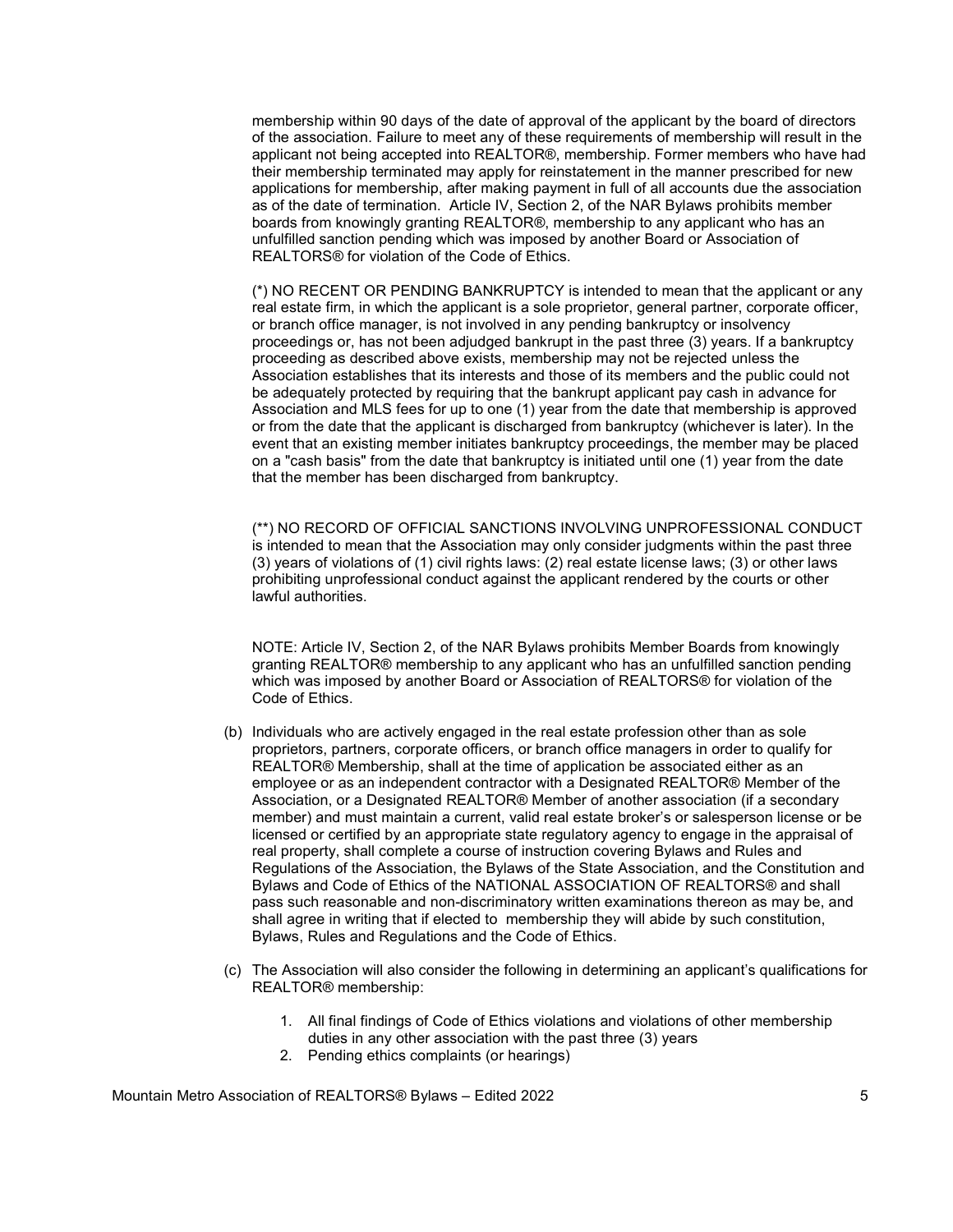- 3. Unsatisfied discipline pending
- 4. Pending arbitration requests (or hearings)
- 5. Unpaid arbitration awards or unpaid financial obligations to any other association or association MLS
- 6. Any misuse of the term REALTOR® or REALTORS® in the name of the applicant's firm.

"Provisional" membership may be granted in instances where ethics complaints or arbitration requests (or hearings) are pending in other associations or where the applicant for membership has unsatisfied discipline pending in another association (except for violations of the Code of Ethics: See Article V, Section 2 (a) NOTE) (provided all other qualifications for membership have been satisfied). Associations may reconsider the membership status of such individuals when all pending ethics and arbitration matters (and related discipline) have been resolved or if such matters are not resolved within six months from the date that provisional membership is approved. Provisional members shall be considered REALTORS® and shall be subject to all of the same privileges and obligations of REALTOR® membership. If a member resigns from another association with an ethics complaint or arbitration request pending, the association may condition membership on the applicant's certification that he/she will submit to the pending ethics or arbitration proceeding (in accordance with the established procedures of the association to which the applicant has made application) and will abide by the decision of the hearing panel.

- Section 3. The procedure for election to membership shall be as follows:
	- (a) The Chief Staff Executive Officer, as defined below in Article XI, section 6 (or duly authorized designee) shall determine whether the applicant is applying for the appropriate class of membership. If the Association has adopted provisional membership, applicants for REALTOR® membership may be granted provisional membership immediately upon submission of a completed application form and remittance of applicable association dues and any application fee. Provisional members shall be considered REALTORS® and shall be subject to all of the same privileges and obligations of membership. Provisional membership is granted subject to final review of the application by the Board of Directors.
	- (b) If the Board of Directors determines that the individual does not meet all of the qualifications for membership as established in the association's Bylaws, or, if the individual does not satisfy all of the requirements of membership (for example, completion of a mandatory orientation program) within 90 days from the association's receipt of their application, membership may, at the discretion of the Board of Directors, be terminated. In such instances, dues shall be returned to the individual less a prorated amount to cover the number of days that the individual received association services and any application fee. The Board of Directors shall vote on the applicant's eligibility for membership. If the applicant receives a majority vote of the Board of Directors, he/she shall be declared elected to membership and shall be advised by written notice.
	- (c) The Board of Directors may not reject an application without providing the applicant with advance notice of the findings, an opportunity to appear before the board of di rectors, to call witnesses on his/her behalf, to be represented by counsel, and to make such statements as he/she deems relevant. The Board of Directors may also have counsel present. The Board of Directors shall require that written minutes be made of any hearing before it or may electronically or mechanically record the proceedings.
	- (d) If the Board of Directors determines that the application should be rejected, it shall record its reasons with the chief staff executive (or duly authorized designee). If the Board of Directors believes that denial of membership to the applicant may become the basis of litigation and a claim of damage by the applicant, it may specify that denial shall become effective upon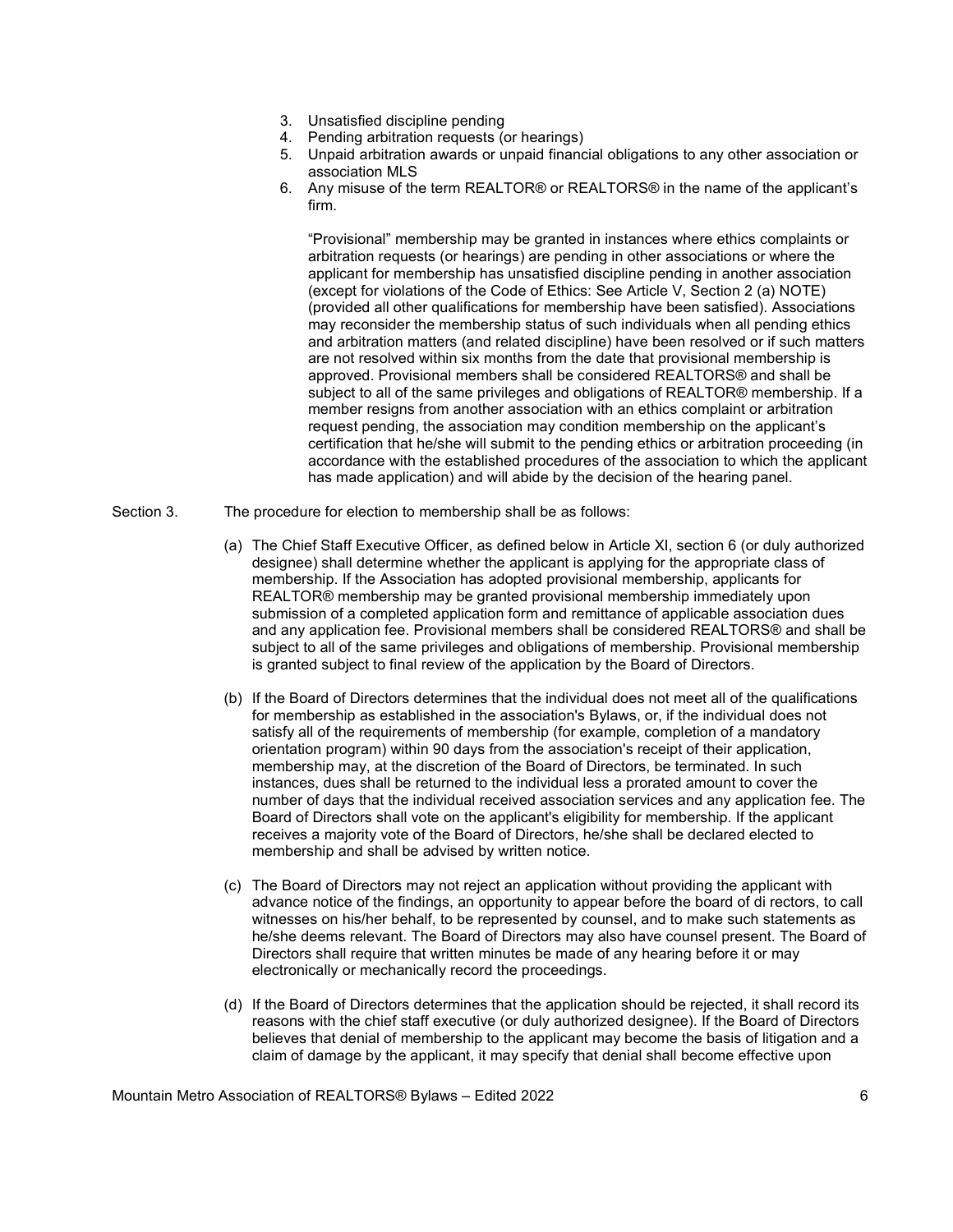entry in a suit by the Association for a declaratory judgment by a court of competent jurisdiction of a final judgment declaring that the rejection violates no rights of the applicant, and until such judgment, the application remains undecided.

Section 4. New Member Code of Ethics Orientation. Applicants for REALTOR® membership and provisional REALTOR® members (where applicable) shall complete an orientation program on the Code of Ethics of not less than two hours and thirty minutes of instructional time. This requirement does not apply to applicants who have completed comparable orientation in another association, provided that REALTOR® membership has been continuous, or that any break in membership is for one year or less.

> Failure to satisfy this requirement within 180 days of the date of the application (or, alternatively, the date that provisional membership was granted), will result in denial of the membership application or termination of provisional membership.

> Note: Orientation programs must meet the learning objectives and minimum criteria established from time to time by the NATIONAL ASSOCIATION OF REALTORS®.

Section 5. Continuing Member Code of Ethics Training – From NAR Model Bylaws

Beginning January 1, 2017 through December 31, 2018, and for successive two (2) year periods thereafter, REALTORS® were required to complete biennial ethics training of not less than two (2) hours and thirty (30) minutes of instructional time. In 2019, the Board of Directors extended the training requirement from every two (2) years to every three (3) years and extended the then current cycle deadline from December 31, 2020 to December 31, 2021. The following cycle begins January 1, 2022 and ends December 31, 2024. REALTORS® completing such training during any three (3) year cycle shall not be required to complete additional ethics training in respect of this requirement as a requirement of membership in any other Board or Association.

A REALTOR® completing the new member Code of Ethics orientation during any three (3) year cycle shall not be required to complete additional ethics training in respect of this requirement until a new three (3) year cycle commences.

This requirement will be satisfied upon presentation of documentation that the member has completed a course of instruction conducted by this or another REALTOR® association, the State Association of REALTORS® or the NATIONAL ASSOCIATION OF REALTORS®, which meets the learning objectives and minimum criteria established by the NATIONAL ASSOCIATION OF REALTORS® from time to time. REALTOR® members who have completed training as a requirement of membership in another association and REALTOR® members who have completed the New Member Code of Ethics Orientation during any three year cycle shall not be required to complete additional ethics training until a new three year cycle commences.

Failure to complete the required periodic ethics training shall be considered a violation of a membership duty.

Failure to meet the requirement will result in suspension of membership for the first two months (January and February) of the year following the end of any three (3) year cycle or until the requirement is met, whichever occurs sooner. On March 1 of that year, the membership of a member who is still suspended as of that date will be automatically terminated.

## Section 6. Status Changes

(a) A REALTOR® who changes the conditions under which he holds membership shall be required to provide written notification to the Association within 30 days. A REALTOR® (non principal) who becomes a principal in the firm with which he has been licensed or, alternatively, becomes a principal in a new firm which will be comprised of REALTOR®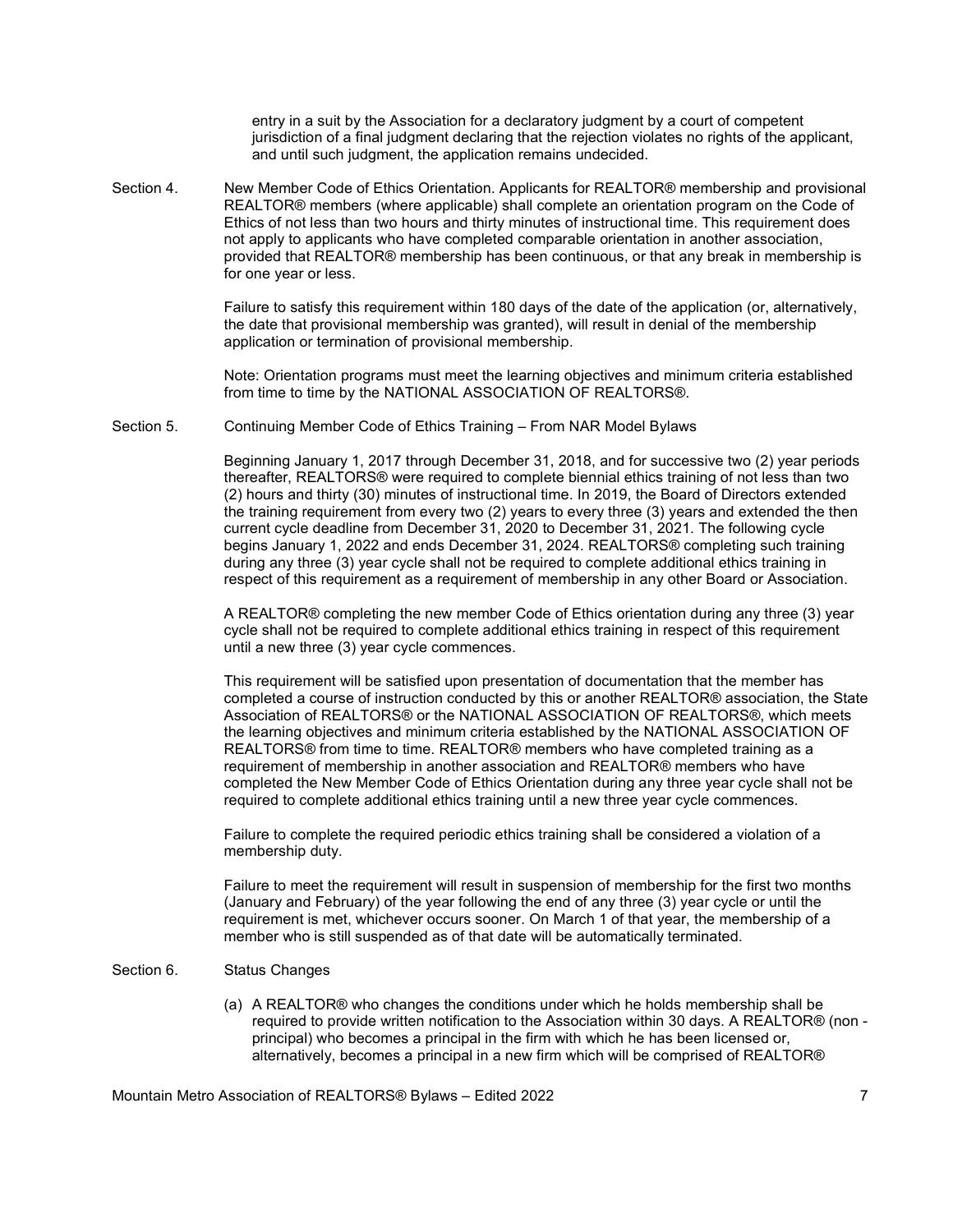principals may be required to satisfy any previously unsatisfied membership requirements applicable to REALTOR® (principal) members but shall, during the period of transition from one status of membership to another, be subject to all of the privileges and obligations of a REALTOR® (principal). If the REALTOR® (non-principal) does not satisfy the requirements established in these Bylaws for the category of membership to which to which they have transferred within 30 days of the date they advised the Board of their change in status, their new membership application will terminate automatically unless otherwise so directed by the Board of Directors.

- (b) A REALTOR® who is transferring their license from one firm comprised of REALTOR® principals to another firm comprised of REALTOR® principals shall be subject to all the privileges and obligations of membership during the period of transition. If the transfer is not completed within 10 days of the date the Board is advised of the disaffiliation with the current firm, membership will terminate automatically unless otherwise so directed by the Board of Directors.
- (c) The Board of Directors, at its discretion, may waive any qualification which the applicant has already fulfilled in accordance with the association's bylaws.
- (d) Any application fee related to a change in membership status shall be reduced by an amount equal to any application fee previously paid by the applicant.
- (e) Dues shall be prorated from the first day of the month in which the member is notified of election by the Board of Directors and shall be based on the new membership status for the remainder of the year.

## ARTICLE VI Privileges and Obligations

- Section 1. The privileges and obligations of Members, in addition to those otherwise provided in these Bylaws, shall be specified in this Article.
- Section 2. Any member of the Association may be reprimanded, fined, placed on probation, suspended, or expelled by the Board of Directors for a violation of these Bylaws and Association Rules and Regulations consistent with these Bylaws, after a hearing as provided in the Code of Ethics and Arbitration Manual of the Association. Although Members other than REALTORS® are not subject to the Code of Ethics or its enforcement by the Association, such Members are encouraged to abide by the principles established in the Code of Ethics of the NATIONAL ASSOCIATION OF REALTORS® and conduct their business and professional practices accordingly. Further, Members other than REALTORS® may, upon recommendation of the board of directors, or upon recommendation by a hearing panel of the Professional Standard Committee, be subject to discipline as described above, for any conduct, which, in the opinion of the Board of Directors, applied on a nondiscriminatory basis, reflects adversely on the terms REALTOR® or REALTORS®, and the real estate industry, or for conduct that is inconsistent with or adverse to the objectives and purposes of the local Association, the State Association, and the NATIONAL ASSOCIATION OF REALTORS®.
- Section 3. Any REALTOR® Member of the Association may be disciplined by the Board of Directors for violation of the Code of Ethics or other duties of membership, after a hearing described in the Code of Ethics and Arbitration Manual of the Association, provided that the discipline imposed is consistent with the discipline authorized by the Professional Standards Committee of the NATIONAL ASSOCIATION OF REALTORS® as set forth in the Code of Ethics and Arbitration Manual of the National Association.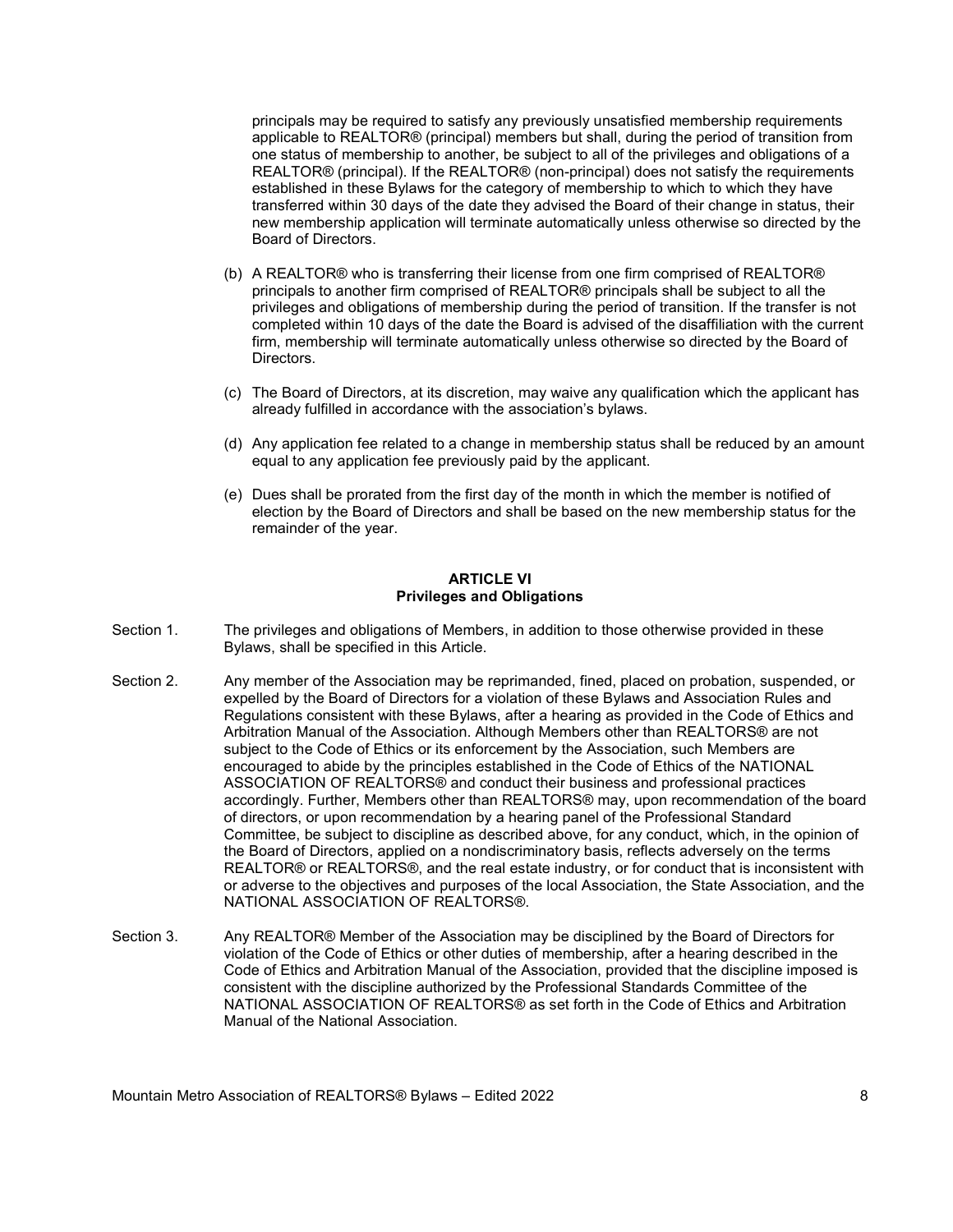- Section 4. Resignations of Members shall become effective when notification is received by the Association, provided, however, that if any Member submitting the resignation is indebted to the Association for dues, fees, fines, or other assessments of the Association or any of its services, departments, division, or subsidiaries, the Association may condition the right of the resigning Member to reapply for membership upon payment in full of all such monies owed, plus interest therein established by the Board of Directors from time to time.
- Section 5. If a member resigns from the Association or otherwise causes membership to terminate while an ethics complaint is pending before the Association, the complaint shall be processed until the decision of the association with respect to disposition of the complaint is final by this association (if respondent does not hold membership in any other association) or by any other association in which the respondent continues to hold membership. If an ethics respondent resigns or otherwise causes membership in all Boards to terminate before an ethics complaint is filed alleging unethical conduct occurred while the respondent was a REALTOR®, the complaint, once filed, shall be processed until the decision of the association with respect to disposition of the complaint is final. In any instance where an ethics hearing is held subsequent to an ethic respondent's resignation or membership termination, any discipline ratified by the Board of Directors shall be held in abeyance until such time as the respondent rejoins an association of REALTORS®.
- Section 6. REALTOR® Members. REALTOR® Members, whether primary or secondary, in good standing are entitled to vote and to hold elective office in the Association; and may use the term REALTOR®. For purposes of this section, the term "good standing" means the member satisfies the "Obligations of REALTOR® Members", is current with all financial and disciplinary obligations to the association and MLS, has completed any new member requirements, and complies with NAR's trademark rules.
	- (a) If a REALTOR® Member is a sole proprietor in a firm, a partner in a partnership, or an officer in a corporation and is suspended or expelled, the firm, partnership, or corporation shall not use the terms REALTOR® or REALTORS® in connection with its business during the period of suspension, or until readmission to REALTOR® Membership, or unless connection with the firm, partnership, or corporation is severed, or management control is relinquished, whichever may apply. The membership of all other principals, partners, or corporate officers shall suspend or terminate during the period of suspension of the disciplined Member, or until readmission of the disciplined Member, or unless connection of the disciplined Member with the firm, partnership, or corporation is severed, or unless the REALTOR® who is suspended or expelled removes themself from any form or degree of management control of the firm for the term of suspension or until readmission to membership, whichever may apply. In the event the suspended or expelled Member is so certified to have relinquished all form or degree of management control of the firm, the membership of other partners, corporate officers, or other individuals affiliated with the firm shall not be affected, and the firm, partnership or corporation may continue to use the terms REALTOR® and REALTORS® in connection with its business during the period of suspension or until the former Member is admitted to membership in the Association. The foregoing is not intended to preclude a suspended or expelled Member from functioning as an employee or independent contractor, providing no management control is exercised. Further, the membership of REALTORS® other than principals who are employed by or affiliated as independent contractors with the disciplined Member shall suspend or terminate during the period of suspension of the disciplined Member or until readmission of the disciplined Member or until connection of the disciplined Member with the firm, partnership, or corporation is severed, or unless the REALTOR® Member (non-principal) elects to sever his connection with the REALTOR® and affiliate with another REALTOR® Member in good standing in the Association, whichever may apply. If a REALTOR ® Member who is other than a principal in a firm, partnership, or corporation is suspended or expelled, the use of the terms REALTOR® or REALTORS® by the firm, partnership, or corporation shall not be affected.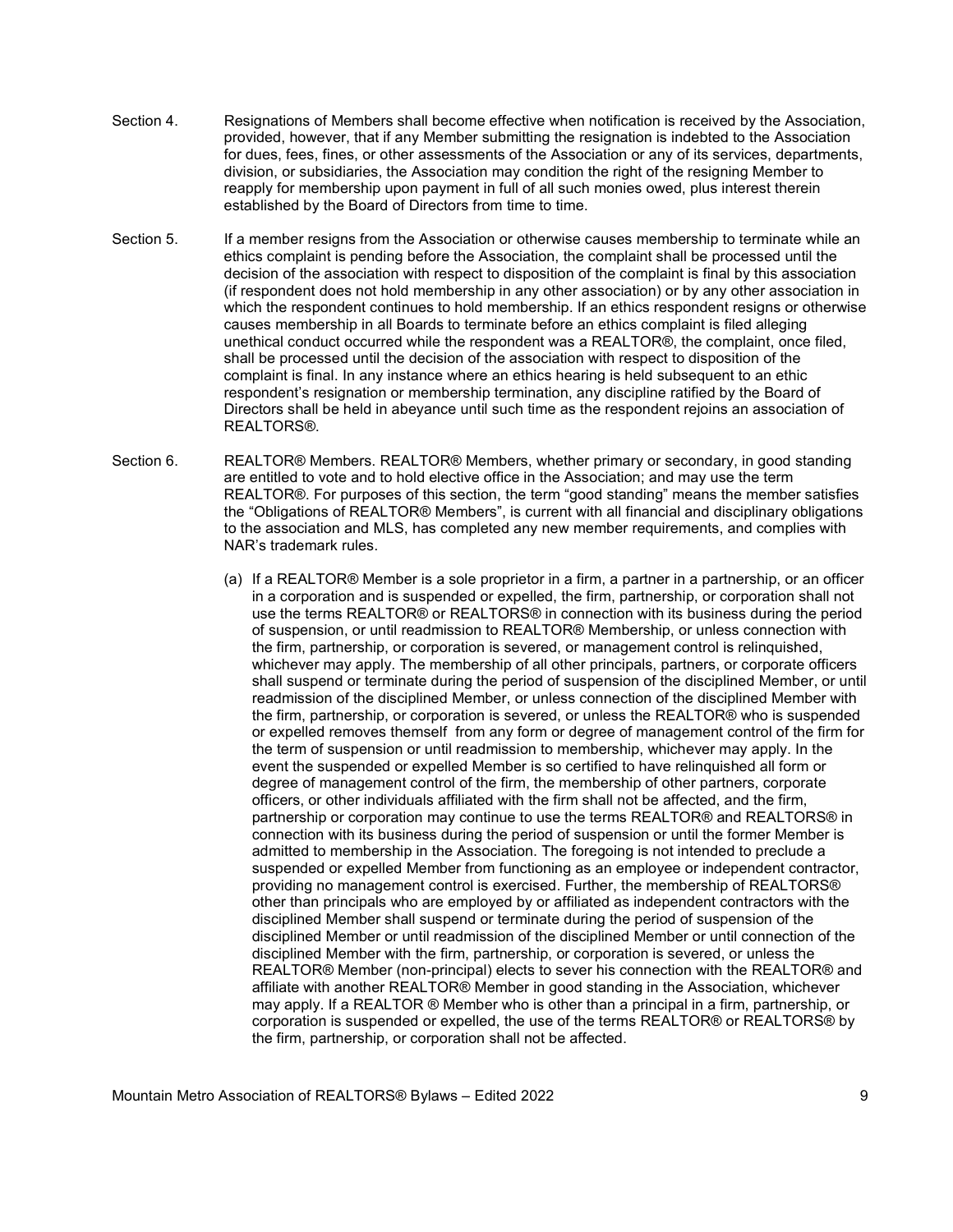If a REALTOR® member other than sole proprietor in a firm, partner in a partnership, or an officer of a corporation is suspended or expelled, the use of the terms REALTOR® or REALTORS® by the firm, partnership, or corporation shall not be affected.

- (b) In any action taken against a REALTOR® Member for suspension or expulsion under Section 6(a) hereof, notice of such action shall be given to all REALTORS® employed by or affiliated as independent contractors with such REALTOR® Member, and they shall be advised that the provisions in Article VI, Section 6(a) shall apply.
- Section 7. Institute Affiliate Members. Institute Affiliate Members shall have rights and privileges and be subject to obligation prescribed by the Board of Directors consistent with the Constitution and Bylaws of the NATIONAL ASSOCIATION OF REALTORS®.

 NOTE: Local associations establish the rights and privileges to be conferred on Institute Affiliate Members except that no Institute Affiliate Member may be granted the right to use the term REALTOR®, the REALTOR® logo, serve as Chair of the local association, or to be a Participant in the local association's Multiple Listing Service.

- Section 8. Affiliate Members. Affiliate Members shall have rights and privileges and be subject to obligations as prescribed by the Board of Directors.
- Section 9. Public Service Members. Public Service Members shall have rights and privileges and be subject to obligations as prescribed by the Board of Directors.
- Section 10. Honorary Members. Honorary Membership shall confer only the right to attend meetings and participate in discussions.
- Section 11. Student Members. Student Members shall have rights and privileges and be subject to obligations as prescribed by the Board of Directors.
- Section 12. Certification by designated REALTOR®. Designated REALTOR® Members of the Association shall certify to the Association during the annual dues billing on a form provided by the Association, a complete listing of all individuals licensed or certified in the REALTOR'S® office(s) and shall designate a primary Association for each individual who holds membership. "Designated" REALTORS® shall also identify any non-member licensees in the REALTORS® office(s) and if Designated REALTOR® Dues have been paid to another Board based on said non-member licensees, the Designated REALTOR® shall identify the Association to which dues have been remitted. These declarations shall be used for purposes of calculating dues under Article X, Section 2(a) of the Bylaws. "Designated" REALTOR® Members shall also notify the Association of any additional individual(s) licensed or certified with the firm(s) within seven (7) working days of the date of affiliation or severance of the individual.
- Section 13. Harassment. Any member of the association may be reprimanded, placed on probation, suspended or expelled for harassment of an association or MLS employee or Association Officer or Director after an investigation in accordance with the procedures of the association. As used in this Section, harassment means any verbal or physical conduct including threatening or obscene language, unwelcome sexual advances, stalking, actions including strikes, shoves, kicks or other similar physical contact, or threats to do the same, or any other conduct with the purpose or effect of unreasonably interfering with an individual's work performance by creating a hostile, intimidating or offensive work environment. The decision of the appropriate disciplinary action to be taken shall be made by the investigatory team comprised of the Chair and Chair-Elect and one member of the Board of Directors selected by the highest-ranking officer not named in the complaint, upon consultation with legal counsel for the association. Disciplinary action may include any sanction authorized in the association's Code of Ethics and Arbitration Manual. If the complaint names the Chair or Chair-Elect, they may not participate in the proceedings and shall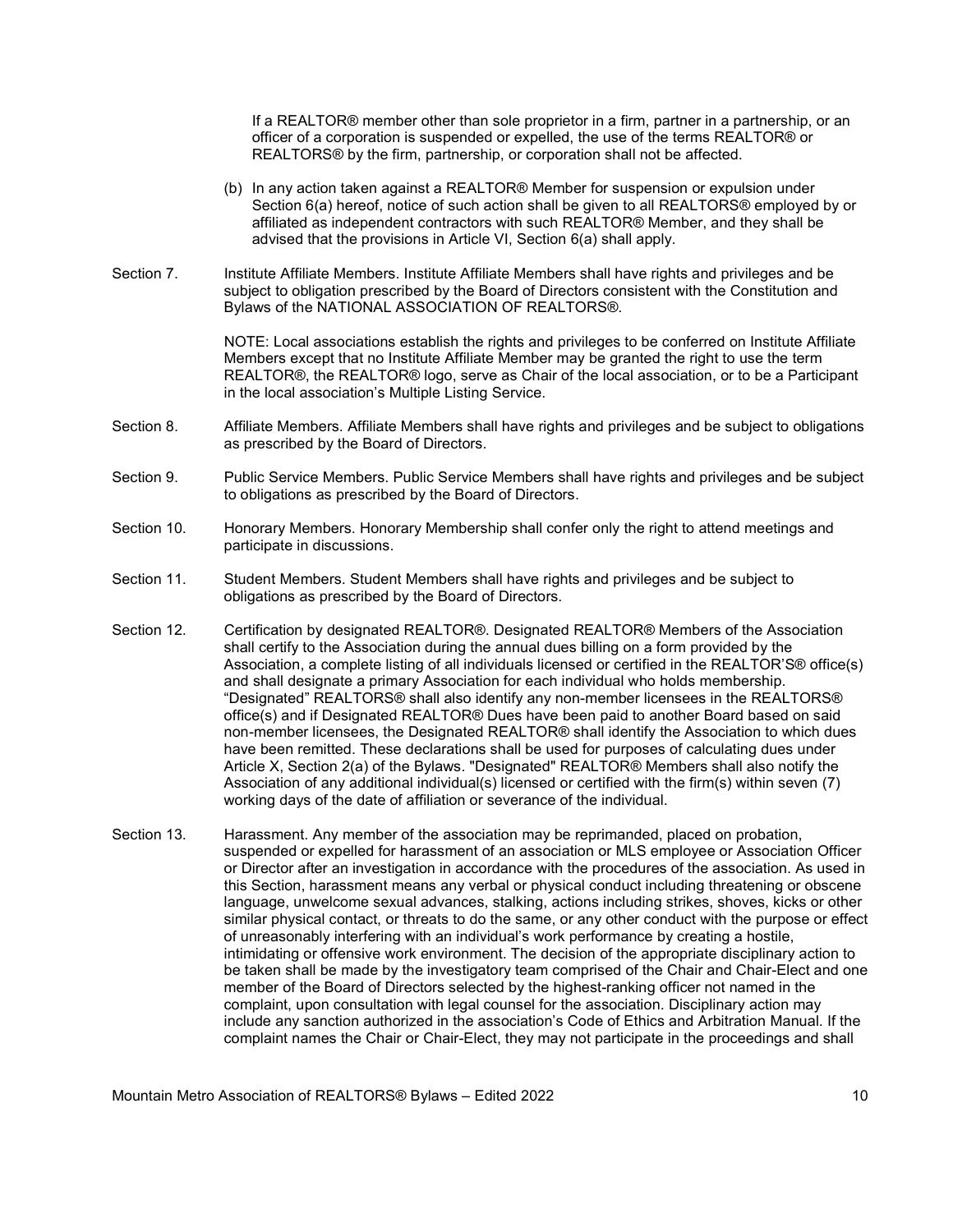be replaced by the Immediate Past Chair or, alternatively, by another member of the Board of Directors selected by the highest-ranking officer not named in the complaint.

#### ARTICLE VII Professional Standards and Arbitration

- Section 1. The responsibility of the Association and of Association members relating to the enforcement of the Code of Ethics, the disciplining of members, and the arbitration of disputes, and the organization and procedures incident thereto shall be governed by the Code of Ethics and Arbitration Manual of the association\*, as from time to time amended, which by this reference is made a part of these Bylaws.
- Section 2. It shall be the duty and responsibility of every REALTOR® member of this Association to safeguard and promote the standards, interests, and welfare of the association and the real estate profession, and to protect against conduct that may cause a lack of public confidence in the real estate profession or in REALTORS®. REALTOR® members also must abide by the governing documents and policies of the association, the State Association, and the NATIONAL ASSOCIATION OF REALTORS®, as well as the Code of Ethics of the NATIONAL ASSOCIATION OF REALTORS®, including the duty to arbitrate controversies arising out of real estate transactions as specified by Article 17 of the Code of Ethics, in accordance with the procedures set forth in the Code of Ethics and Arbitration Manual.

 Every REALTOR® member shall maintain a high level of integrity and adhere to the association's membership criteria. Any violent act or threat of violence to person or property, hateful conduct, or acts of moral turpitude impacting the public shall not be tolerated and may be cause for disciplinary action, up to and including termination of membership.

Section 3. The responsibility of the Association and the Association members relating to the enforcement of the Code of Ethics, the discipling of members, the arbitration of disputes, and the organization and procedures incident thereto, shall be consistent with the cooperative professional standards enforcement agreement entered into by the Association, which by this reference is made a part of these Bylaws.

#### ARTICLE VIII Use of the Terms REALTOR® and REALTORS®

- Section 1. Use of the terms REALTOR® and REALTORS® by members shall, at all times, be subject to the provisions of the Constitution and Bylaws of the NATIONAL ASSOCIATION OF REALTORS® and to the Rules and Regulations prescribed by its Board of Directors. The Association shall have the authority to control, jointly and in full cooperation with the NATIONAL ASSOCIATION OF REALTORS®, use of the terms within its jurisdiction. Any misuse of the terms by members is a violation of a membership duty and may subject members to disciplinary action by the Board of Directors after a hearing as provided for in the Association's Code of Ethics and Arbitration Manual.
- Section 2. REALTOR® members of the Association shall have the privilege of using the terms REALTOR® and REALTORS® in connection with their places of business within the state or a state contiguous thereto so long as they remain REALTOR® members in good standing. No other class of members shall have this privilege. (Amended 1/96)
- Section 3. A REALTOR® member who is a principal of a real estate firm, partnership, or corporation may use the terms REALTOR® and REALTORS®, only if all the principals of such firm, partnership, or corporation who are actively engaged in the real estate profession within the state or a state contiguous thereto are REALTOR® members or Institute Affiliate members, as described in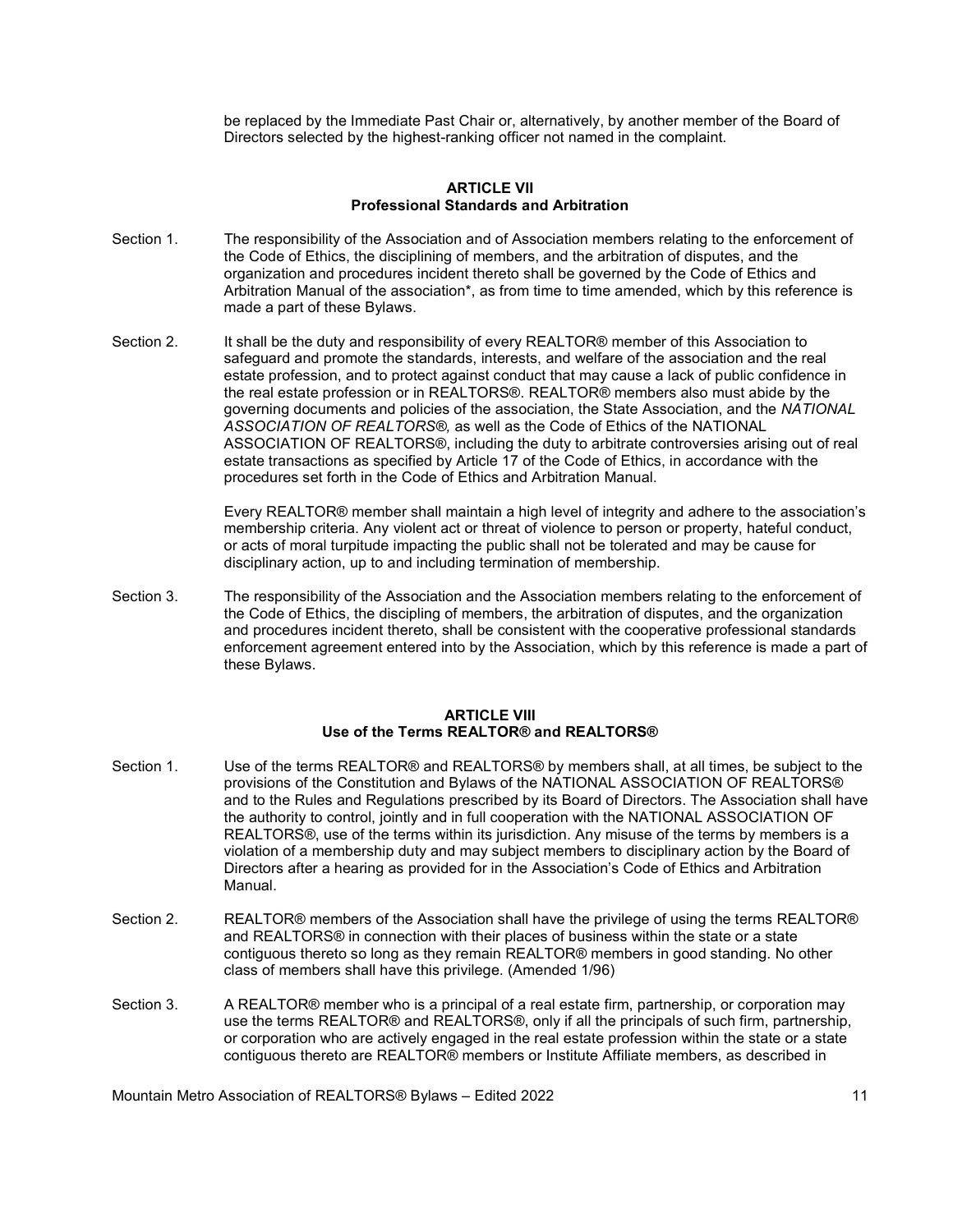Section 1(b) of Article IV.

- (a) In the case of a REALTOR® member who is a principal of a real estate firm, partnership, or corporation whose business activity is substantially all commercial, the right to use the term REALTOR® or REALTORS® shall be limited to office locations in which a principal, partner, corporate officer, or branch office manager of the firm, partnership, or corporation holds REALTOR® membership. If a firm, partnership, or corporation operates additional places of business in which no principal, partner, corporate officer, or branch office manager holds REALTOR® membership, the term REALTOR® or REALTORS® may not be used in any reference to those additional places of business. (Amended 1/01)
- Section 4. Institute Affiliate members, Affiliate members, Public service members, Honorary members, and student members shall not use the terms REALTOR® or REALTORS®, nor the imprint of the emblem seal of the NATIONAL ASSOCIATION OF REALTORS®.

## ARTICLE IX State and National Memberships

- Section 1. The Association shall be a Member of the NATIONAL ASSOCIATION OF REALTORS® and the Colorado Association of REALTORS®. By reason of the Association's membership, each REALTOR® Member of the Member Association shall be entitled to membership in the NATIONAL ASSOCIATION OF REALTORS®. and the Colorado Association of REALTORS® without further payment of dues. The Association shall continue as a member of the State and National Associations, unless by a majority vote of all its REALTOR® Members, decision is made to withdraw, in which case the State and National Association shall be notified at least one month in advance of the date designated for the termination of such membership.
- Section 2. The Association recognizes the exclusive property rights of the NATIONAL ASSOCIATION OF REALTORS® in the terms REALTOR® and REALTORS®. The Association shall discontinue use of the terms in any form in its name, upon ceasing to be a member of the National Association, or upon a determination by the Board of Directors of the National Association that it has violated the condition imposed upon the terms.
- Section 3. The Association adopts the Code of Ethics of the NATIONAL ASSOCIATION OF REALTORS® and agrees to enforce the code among its REALTOR ® Members. The Association and all of its Members agree to abide by the Constitution, Bylaws, Rules and Regulations, and policies of the NATIONAL ASSOCIATION OF REALTORS® and the Colorado Association of REALTORS®.

 The responsibilities of the Association and its members relating to the enforcement of the Code of Ethics, the disciplining of members, the arbitration of disputes, and organization and procedures incident thereto, shall be governed by the NATIONAL ASSOCIATION OF REALTORS® Code of Ethics and Arbitration Manual, herein referred to "the manual" as from time to time amended subject to the following:

- (a) The provisions of the Colorado Uniform Arbitration Act, Sec. 13 22-201, ff., C.R.S. 1973, shall apply and the Manual shall be interpreted in a manner which is consistent with the statute.
- (b) The term "REALTOR® Associate" shall be deleted from the text as it is not applicable in this Association.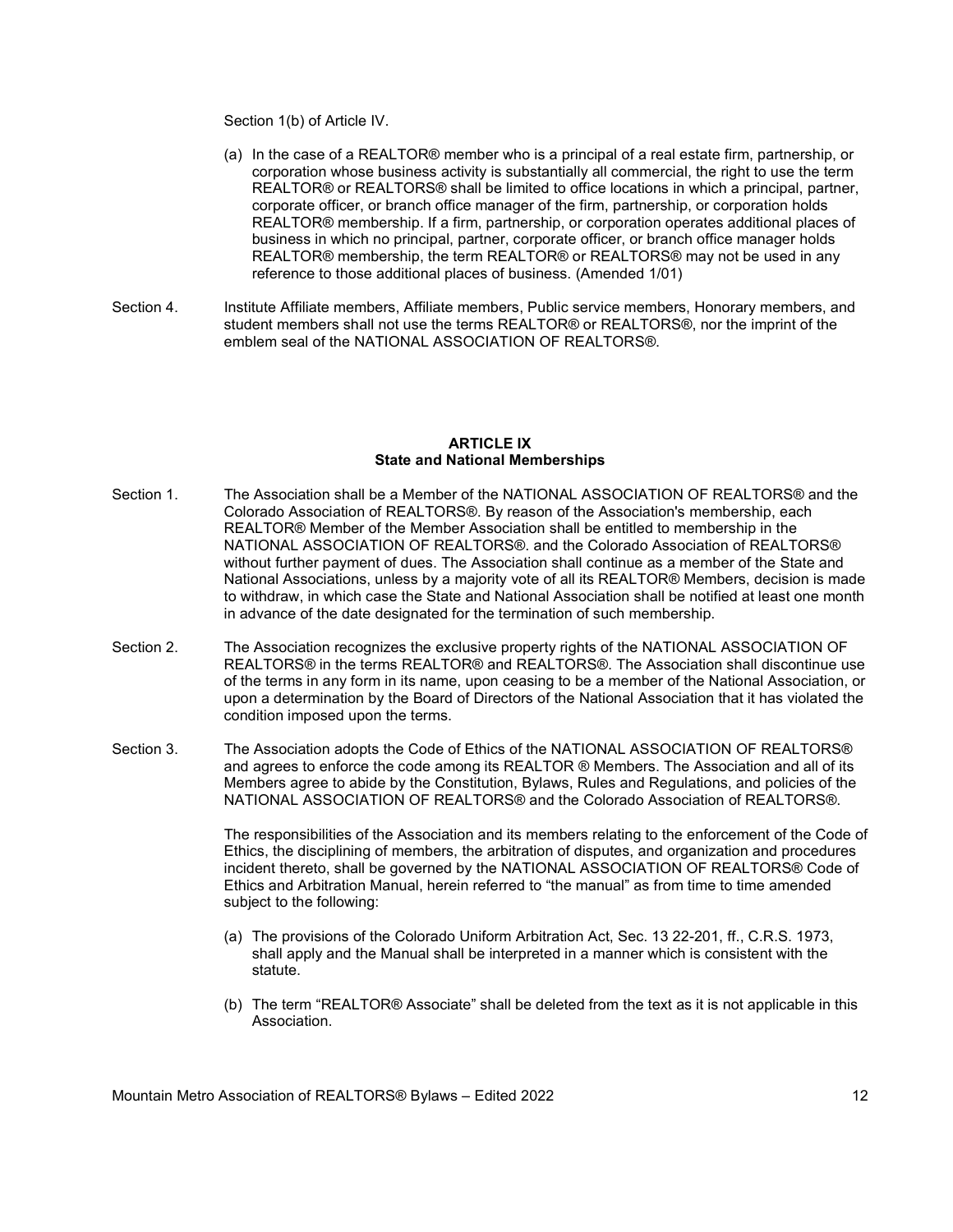- (c) Fees and deposits shall be in the amounts determined by the Board of Directors from time to time.
- (d) References to "state" or "state law" shall refer to the State of Colorado or the laws of that state as the context may indicate.

#### ARTICLE X Dues, Fees and Finances

- Section 1. Application Fee. The Board of Directors may adopt an application fee for REALTOR® Membership in a reasonable amount, not exceeding three (3) times the amount of the annual dues for REALTOR® Membership, which shall be required to accompany each application for REALTOR® Membership and which shall become the property of the Association upon final approval of the application.
- Section 2. Dues. The annual dues of members shall be as follows:
	- (a) The annual dues of each Designated REALTOR Member shall be an amount as established annually by the Board of Directors, plus an additional amount to be established annually by the Board of Directors times the number of real estate salespersons and licensed or certified appraisers who (1) are employed by or affiliated as independent contractors, or who are otherwise directly or indirectly licensed with such REALTOR® Member, and (2) are not REALTOR® Members of any Board in the state or a state contiguous thereto or Institute Affiliate Members of the Board. In calculating the dues payable to the Board by a Designated REALTOR® Member, non-member licensees as defined in (1) and (2) of this paragraph shall not be included in the computation of dues if the Designated REALTOR® has paid dues based on said non-member licensees in another Board in the state or a state contiguous thereto, provided the Designated REALTOR® notifies the Board in writing of the identity of the Board to which dues have been remitted. In the case of a Designated REALTOR® Member in a firm, partnership, or corporation whose business activity is substantially all commercial, any assessments for non-member licensees shall be limited to licensees affiliated with the Designated REALTOR® (as defined in (1) and (2) of this paragraph) in the office where the Designated REALTOR® holds membership, and any other offices of the firm located within the jurisdiction of this board.
		- (1) For the purpose of this Section, a REALTOR® Member of a Member Board shall be held to be any Member who has a place or places of business within the state or a state contiguous thereto and who, as a principal, partner, corporate officer, or branch office manager of a real estate firm, partnership, or corporation, is actively engaged in the real estate profession as defined in Article III, Section l, of the Constitution of the NATIONAL ASSOCIATION OF REALTORS®. An individual shall be deemed to be licensed with a REALTOR® if the license of the individual is held by the REALTOR®, or by any broker who is licensed with the REALTOR®, or by any entity in which the REALTOR® has a direct or indirect ownership interest and which is engaged in other aspects of the real estate business (except as provided for in Section 2 (a) (1) hereof) provided that such licensee is not otherwise included in the computation of dues payable by the principal, partner, corporate officer, or branch office manager of the entity.

A REALTOR® with a direct or indirect ownership interest in an entity engaged exclusively in soliciting and/or referring clients and customers to the REALTOR® for consideration on a substantially exclusive basis shall annually file with the association on a form approved by the association a list of the licensees affiliated with that entity and shall certify that all of the licensees affiliated with the entity are solely engaged in referring clients and customers and are not engaged in listing,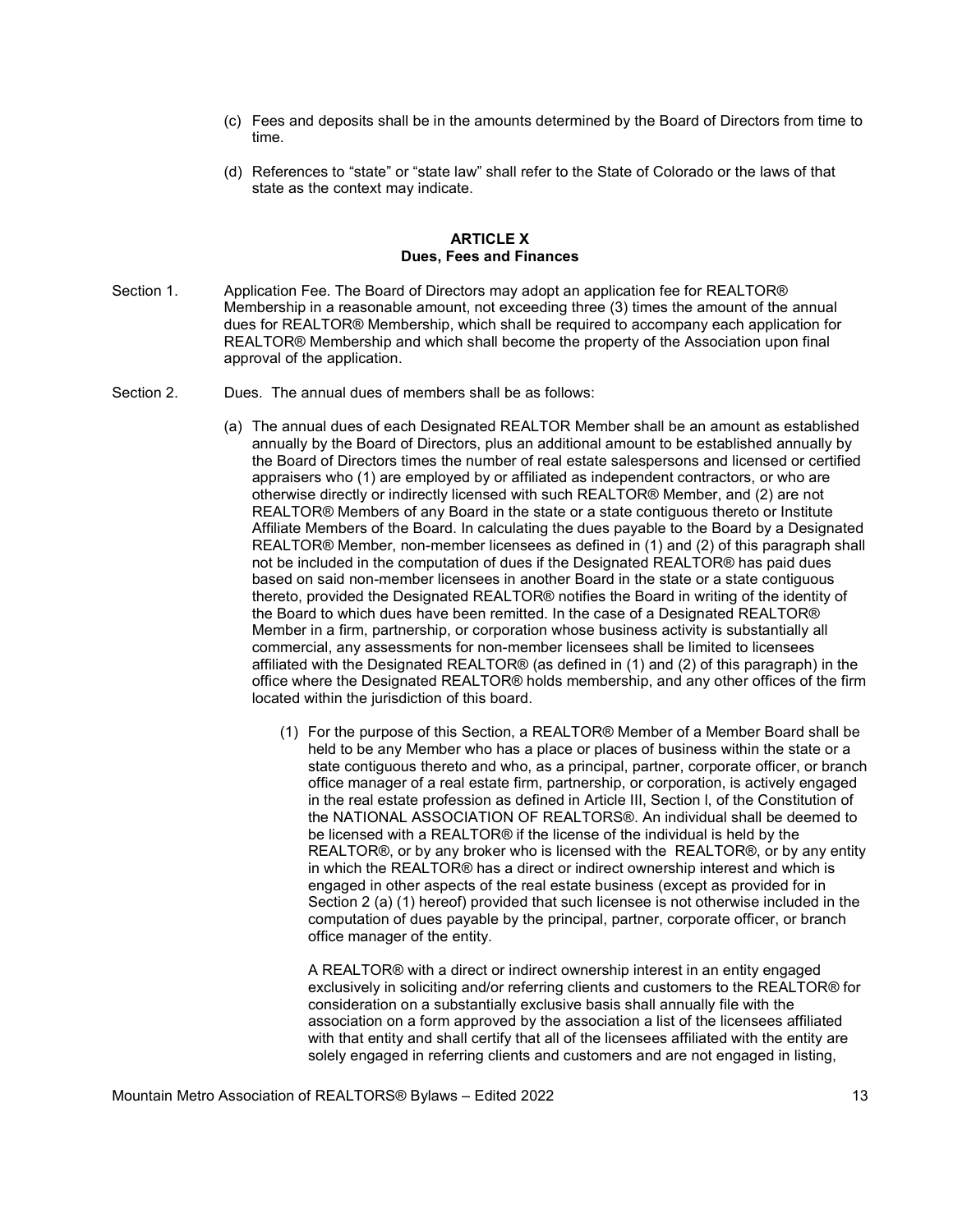selling, leasing, managing, counseling or appraising real property. The individuals disclosed on such form shall not be deemed to be licensed with the REALTOR® filing the form for purposes of this Section and shall not be included in calculating the annual dues of the Designated REALTOR®.

Membership dues shall be prorated for any licensee included on a certification form submitted to the association who during the same calendar year applies for REALTOR® or REALTOR-ASSOCIATE® membership in the association. However, membership dues shall not be prorated if the licensee held REALTOR® or REALTOR-ASSOCIATE® membership during the preceding calendar year.

- (b) REALTOR® Members. The annual dues of REALTOR® Member other than the Designated REALTOR® shall be in such amount as established annually by the Board of Directors.
- (c) Affiliate Members. The annual dues of each Affiliate Member shall be the annual local Association dues as determined by the Board of Directors.
- (d) Institute Affiliate Members. The annual dues of Institute Affiliate Members shall be as established in Article II of the Bylaws of the NATIONAL ASSOCIATION OF REALTORS®.

NOTE: The Institutes, Societies and Councils of the National Association shall be responsible for collecting and remitting dues to the National Association for Institute Affiliate Members.

- (e) Public Service Members. The annual dues of Public Service Members shall be in such amount as established annually by the Board of Directors.
- (f) Honorary Members. Dues payable, if any, shall be at the discretion of the Board of Directors.
- (g) Student Members. Dues payable, if any, shall be at the discretion of the Board of Directors.
- Section 3. Dues Payable. Dues for all Members shall be payable annually in advance on or before the first day of October or such date as is determined annually by the Board of Directors. Dues shall be computed from the first day of the month in which a Member applies to the Association and shall be prorated for the remainder of the year. In the event a broker licensee or licensed or certified appraiser who holds REALTOR membership is dropped for nonpayment of Association dues, and the licensee remains with the Designated REALTOR 's firm, the dues obligation of the Designated REALTOR will be increased to reflect the addition of a non-member licensee. Dues shall be calculated from the first day of the current fiscal year and are payable within 30 days of the notice of termination.
- Section 4. Nonpayment of Financial Obligations. If dues, fees, fines, or other assessments including amounts owed to the Association or the Association's Multiple Listing Service are not paid within one (1) month after the due date, the nonpaying Member is subject to suspension at the discretion of the Board of Directors. Two (2) months after the due date, membership of the nonpaying Member may be terminated at the discretion of the Board of Directors. Three (3) months after the due date, membership of the nonpaying Member shall automatically terminate unless within that time the amount due is paid. However, no action shall be taken to suspend or expel a Member for nonpayment of disputed amounts until the accuracy of the amount owed has been confirmed by the Board of Directors. A former Member who has had his membership terminated for nonpayment of dues, fees, fines, or other assessments duly levied in accordance with the provisions of these Bylaws or the provisions of other Rules and Regulations of the Association or any of its services, departments, divisions or subsidiaries may apply for reinstatement in a manner prescribed for new applicants for membership, after making payment in full of all accounts due as of the date of termination.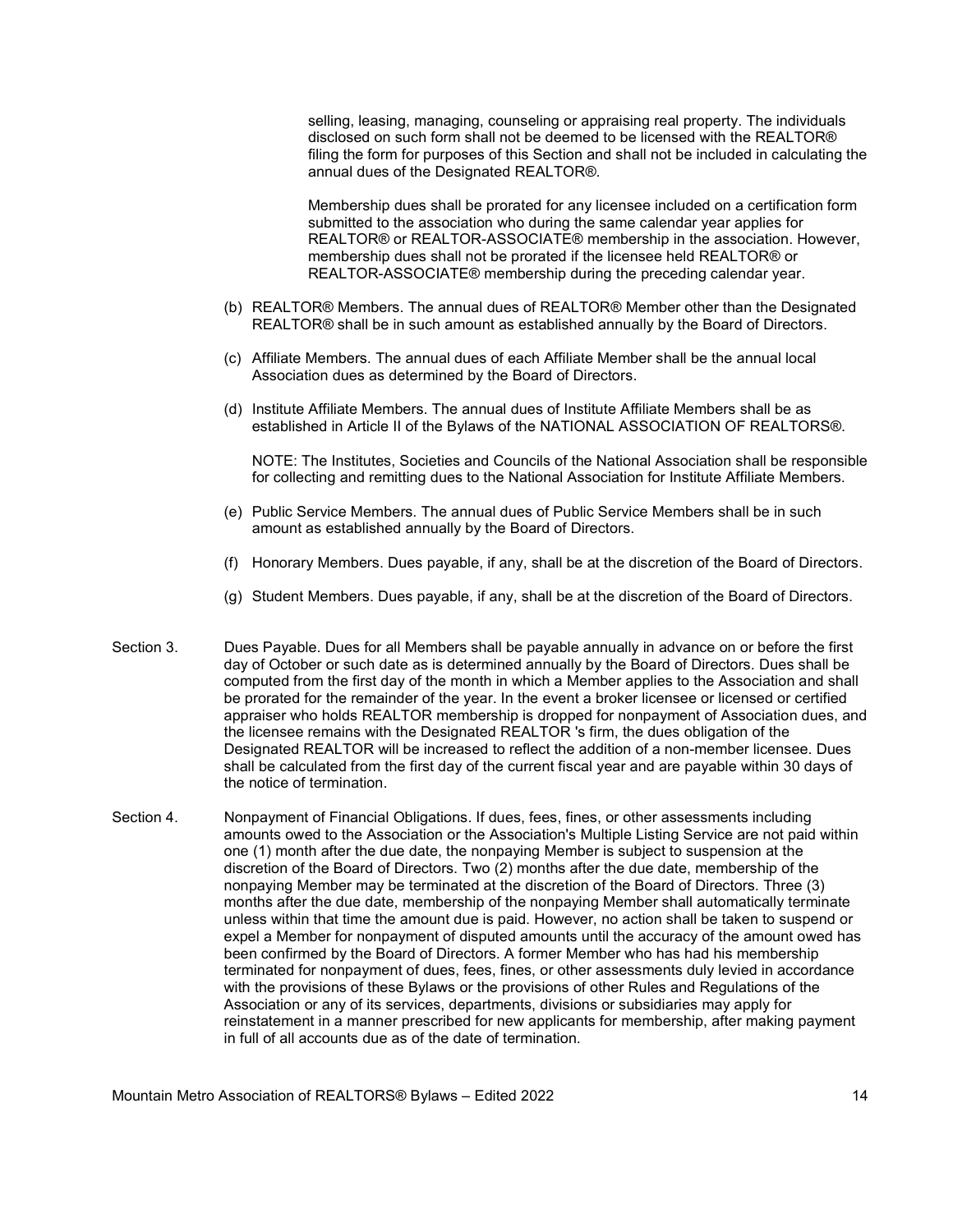- Section 5. Deposits and Expenditures. All monies received by the Association for any purpose shall be deposited to the credit of the Association in a financial institution or institutions selected by resolution of the Board of Directors and any interest earned shall accrue to the sole benefit of this Association.
- Section 6. Expenditures. The Board of Directors shall administer the finances of the Association including Capital expenditures.
- Section 7. Budget. The Board of Directors shall hold a meeting open to all of the voting members annually and shall adopt a budget for the fiscal (calendar) year.
- Section 8. Notice of Dues, Fees, Fines, Assessments, and Other Financial Obligations of Members. All dues, fees, fines, assessments, or other financial obligations to the Association or Association Multiple Listing Service shall be noticed to the delinquent Association Member in writing within thirty (30) days of incurred delinquency setting forth the amount owed and due date.
- Section 9. The dues of REALTOR® Members who are REALTOR® Emeriti (as recognized by the National Association, Past Presidents of the National Association or recipients of the Distinguished Service Award) shall be as determined by the Board of Directors.

 NOTE: A Member's Association dues obligation to the National Association is reduced by an amount equal to the amount which the Association is assessed for a REALTOR® Member, times the number of REALTOR® Emeriti (as recognized by the National Association), Past Presidents of the National Association, and recipients of the Distinguished Service Award of the National Association who are REALTOR® Members of the Association. The dues obligation of such individuals to the local Association should be reduced to reflect the reduction in the Association's dues obligation to the National Association.

 It should be noted that this does not affect a "Designated" REALTOR®'s dues obligation to the Association with respect to those licensees employed by or affiliated with the "designated" REALTOR® who are not Members of the local Association.

## ARTICLE XI Officers and Directors

- Section 1. Officers. The elective officers of the Association shall be a Chair and a Chair-Elect who shall each serve for a one-year term. A Treasurer and Secretary will be appointed by the Chair and ratified by the Board and who shall serve for a one-year term and will be a member of the executive committee.
- Section 2. Duties of Officers.
	- (a) The duties of the officers shall be such as their titles by general usage would indicate and such as may be assigned to them by the Board of Directors.
	- (b) In the event that the Chair is unable to act for any reason, the Chair-elect and the Immediate Past Chair, in that order, shall perform the Chair's duties.
- Section 3. Board of Directors. The governing body of the Association shall be a Board of Directors consisting of 11-13 members, which shall be active REALTOR® members that include the Chair, Chair-Elect, Immediate Past Chair, Directors at Large; and a number of State Association Directors (CAR directors) as established by the Colorado Association of REALTORS®, plus one active Affiliate Member. The Colorado Association of REALTORS® Directors must be either a current board member or have served two of the past five years as a Director or Officer of the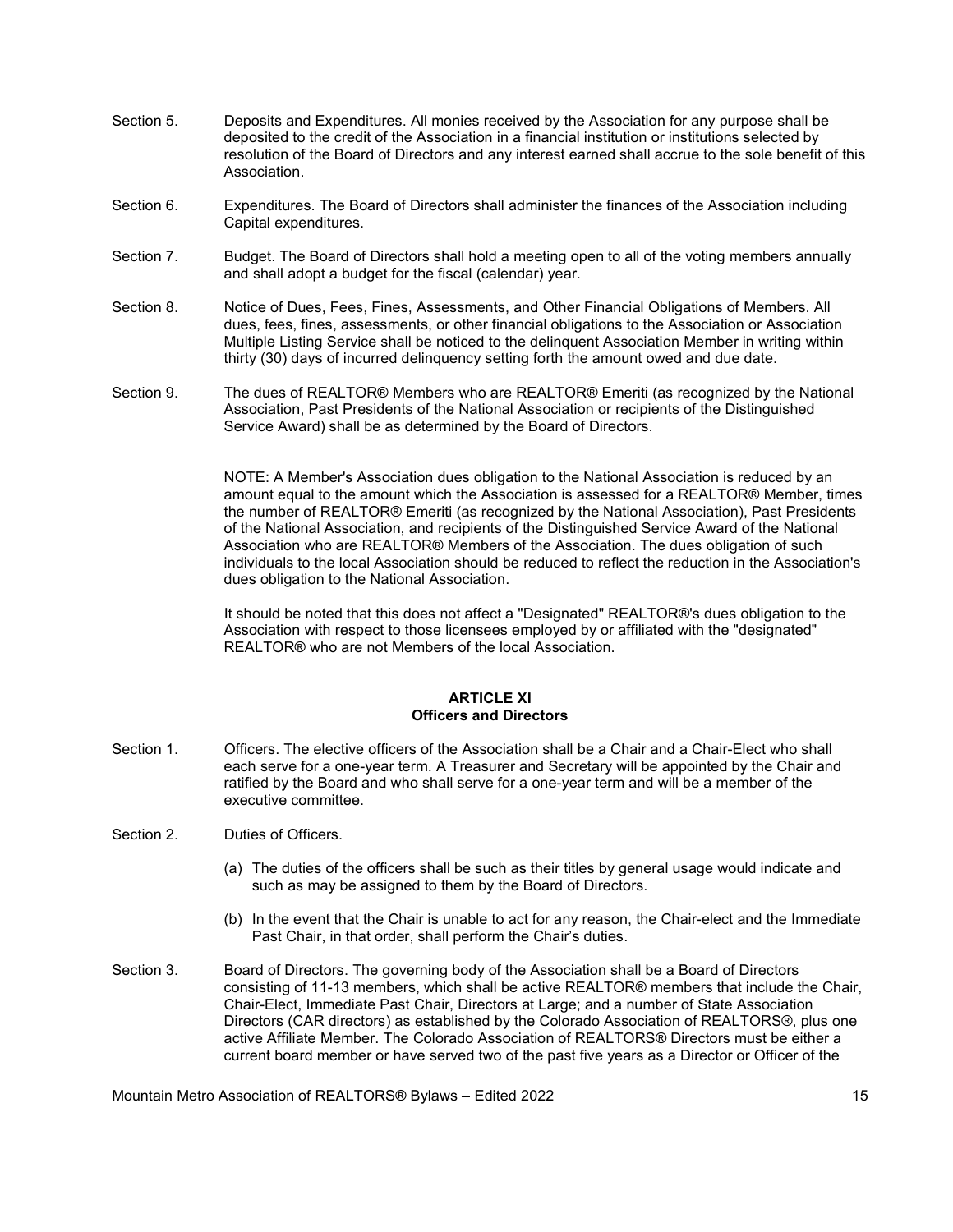Board. The State Association Directors and Directors at Large shall be elected to serve for staggered terms of two years. The Affiliate member shall be recommended by the Affiliate Committee and voted on by the Affiliate members of the association. Vacancies occurring during mid-term will be filled by appointment by the Board of Directors.

- (a) Directors may run for Chair-Elect of the Association and may take that position after serving for one year as a Director. If the Chair-Elect is in the final year of his/her term as Director, he/she shall be held over without election to serve in the position of Chair and Immediate Past Chair. If no one runs for the Chair-Elect position, the Chair may appoint any Board Member or an Association member who has served as a director two of the last five years to serve as Chair-Elect, subject to ratification by the Board of Directors. Further, if, for any reason, the outgoing Chair cannot serve as Past Chair, then the Chair may appointment any Association Member who has previously served as Chair to be the Past Chair, subject to ratification by the Board of Directors.
- (b) The Chair-Elect, Past Chair, Directors at Large, and CAR Directors shall be voting members of the Board of Directors. The Affiliate Member shall vote on non-real estate matters. The Chair shall vote only in the event of a tie.

#### Section 4. Election of Officers and Directors

- (a) The Chief Staff Executive Officer (as defined below in Article XI, Section 6) shall, no later than three-months prior to election, publicly solicit the names of members who are interested in filling Board of Directors positions.
- (b) At least two months before the annual election, a credentials task force of five REALTOR® members shall be appointed by the Chair-Elect. The Chair-Elect shall chair the Credentials Task Force whose task is to select at least one REALTOR® candidate for each REALTOR® vacancy to be filled on the Board of Directors.
- (c) Criteria for nominees shall be: (1) Active REALTOR® members, (2) current on all dues and assessments, (3) not under suspension or probation, and (4) a licensed REALTOR® for minimum of 1 year prior to nomination.
- (d) The Credentials Task Force shall then contact the prospective nominees and obtain their acceptance of the nomination. Each nominee shall review the duties and responsibilities of a director prior to election and agree to perform duties of a Director, if elected.
- (e) After reviewing applicants, the Credentials Task Force shall, no later than two-months prior to the election, publish a recommended slate of nominees to the membership.
- (f) Members who wish to run for office whose names do not appear on the Credentials Task Force slate, shall no later than forty-five days prior to election day, submit their names to the Credentials Task Force indicating which office they seek and provide a petition signed by no fewer than twenty percent of the current Association Membership
- (g) The final ballot for positions to be filled, made up of the Credentials Task Force recommended slate and others who have complied with the petition and filing requirement above, shall be presented to the membership no later than thirty days (30) prior to election day.
- (h) Directors shall be elected annually, during the period of July 1-15, on a date set by the Board of Directors, by the REALTOR® members of the Association. In accordance with applicable state requirements, election of Directors may be conducted by such means or methods, including electronically, as the Board of Directors shall authorize. The ballot shall contain the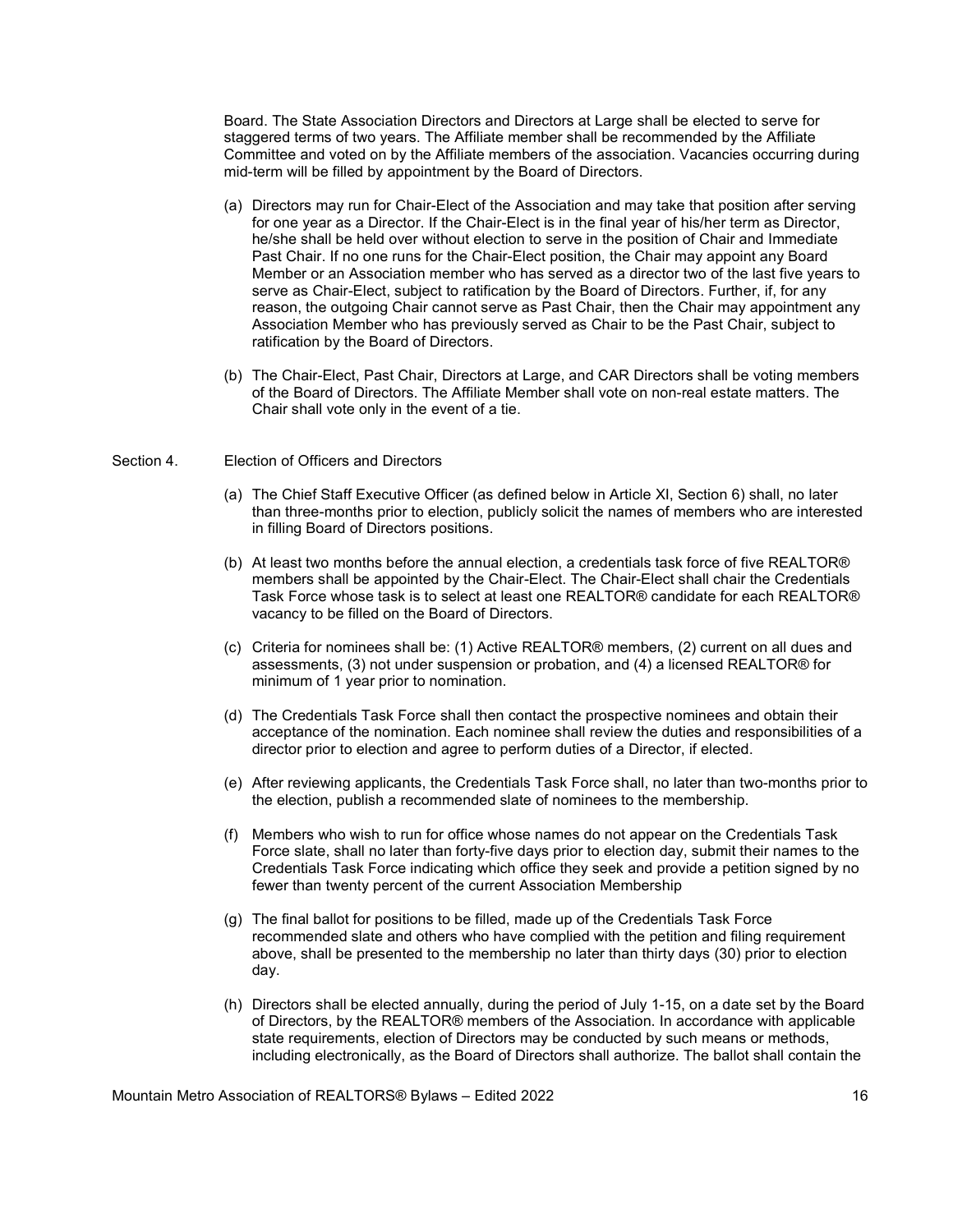names of all candidates and the officers' positions for which they are nominated. Such officers and directors shall be inducted at an annual installation meeting of all the members, no later than September 30th of each year.

- (i) The Chair, with the approval of the Board of Directors, shall appoint an Election Committee of two REALTOR® members and one staff member to conduct the election. In case of a tie vote, the winner shall be determined by lot. The election committee shall act as judges of the election, tally all votes, and certify the results of the election to the Chair and Association Executive.
- Section 5. Vacancies. Vacancies among the Officers and the Board of Directors shall be filled by the Board of Directors until the next annual election.
- Section 6. Chief Staff Executive Officer. There shall be an association executive, appointed by the Board of Directors, who shall be the Chief Staff Executive Officer of the Association. The Chief Staff Executive shall perform such duties prescribed by the Board of Directors.
- Section 7. Removal of Officers and Directors. In the event that an Officer or Director is deemed to be incapable of fulfilling the duties for which elected, but will not resign from office voluntarily, the Officer or Director may be removed from office under the following procedure:
	- (a) A petition requiring the removal of an Officer or Director and signed by not less than one third of the voting membership or a majority of all Directors shall be filed with the Chair, or if the Chair is the subject of the petition, with the next-ranking officer, and shall specifically set forth the reasons the individual is deemed to be disqualified from further service.
	- (b) Upon receipt of the petition, and not less than twenty (20) days or more than forty-five (45) days thereafter, a special meeting of the voting membership of the Association shall be held, and the sole business of the meeting shall be to consider the charge against the Officer or Director, and to render a decision on such petition.
		- (1) The special meeting shall be noticed to all voting Members at least ten (10) days prior to the meeting and shall be conducted by the Chair of the Association unless the Chair continued service in office is being considered at the meeting. In such case, the nextranking officer will conduct the meeting of the hearing by the Members. A quorum for the meetings shall consist of 10% of the primary and secondary members, and a threefourths vote of Members present and voting shall be required for removal from office.
- Section 8. Quorum. At all meetings of the Membership, except special meetings called in accordance with Section 5(c) - Removal of Officer(s) or Director(s), Article XII, a majority vote of those Members present constitutes a quorum and only REALTOR® members and Active Life Members shall be allowed to vote. In the event a special meeting is called per the requirements of Section 5(c), Article XII, one-third of the voting members of record 30 days before the meeting date present at the meeting shall constitute a quorum with voting members being defined as REALTOR® members and Active Life members.

## ARTICLE XII CAR Director Elections

Section 1. Number of Candidates. As provided in the Colorado Association of REALTORS® Bylaws, the Association will elect the number of Directors to the CAR Board of Directors for the term designated by CAR as allocated/allowed according to the Association's REALTOR® membership as of March 31st of each year.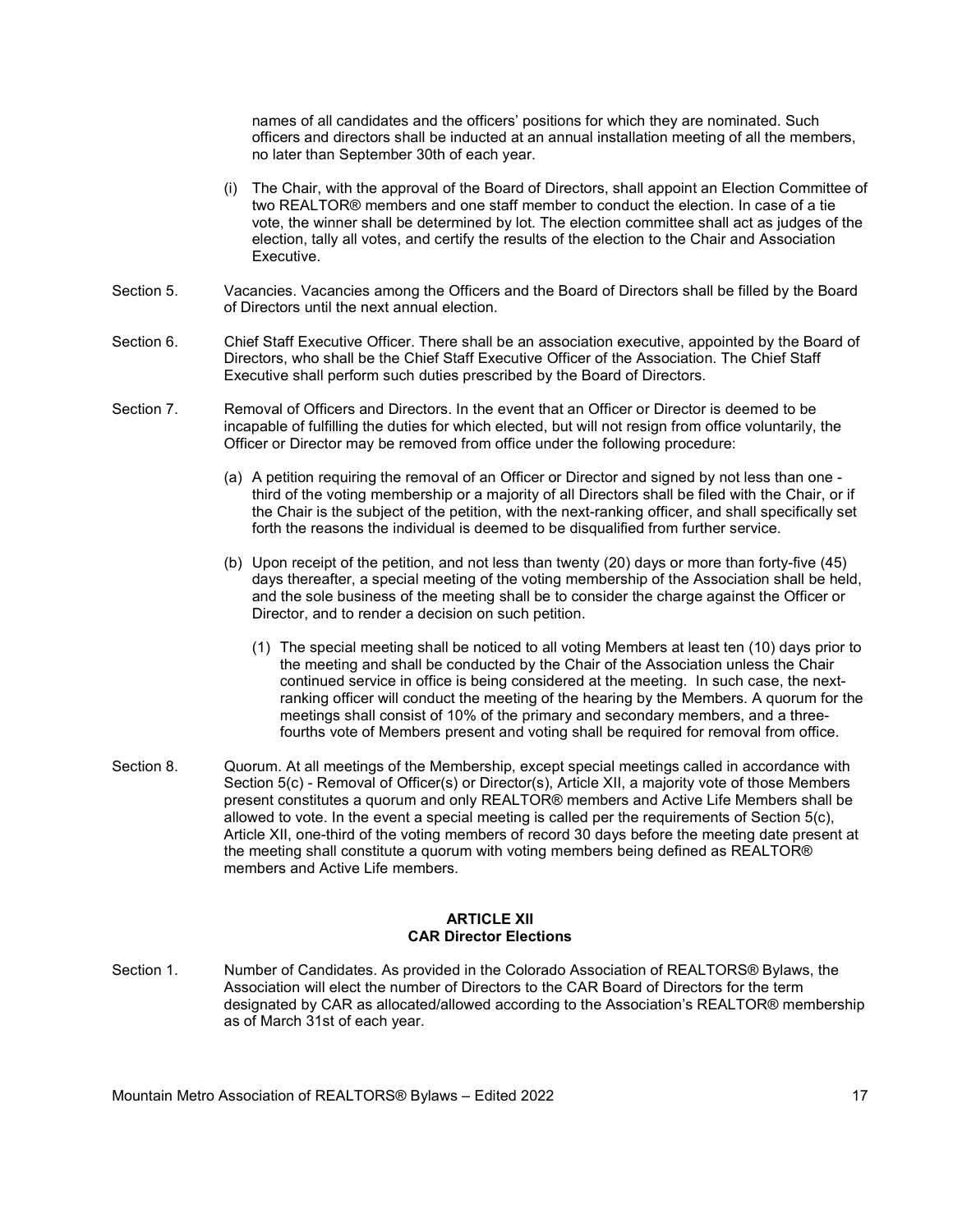- (a) Slate. By May 1st of each year, the Nominating Committee, using criteria and policies approved by the Board of Directors as set forth in Article XI – Elections, Section 1 Nominating Committee (a), shall select from the eligible membership at least two candidates per CAR Director position available to be advanced to the MMAR Board of Directors at their regular meeting in June. Additional names of candidates who meet the criteria may be added to the slate at this meeting by nominations from the floor; however, no nominations will be made without prior consent of the nominee.
- (b) Petition. A REALTOR® member may petition the Board of Directors for reconsideration. The petition must be in writing and must be received by the Chairman of the Association seven days before the regularly scheduled Board of Directors meeting in May.
- (c) At their meeting in May, MMAR Directors shall elect CAR Directors; each Director will have one vote for each CAR Director position to be filled. CAR Directors will be elected by secret, written ballots which will be immediately tabulated by the Chairman and the CEO. The candidate/s receiving the most votes will fill the open position(s). In case of a tie vote, a runoff vote shall be taken between the nominees receiving the same number of votes.
- (d) The CEO shall notify the Colorado Association of REALTORS® of the names of those CAR Directors elected by the Association by July 15th of each year.
- (e) Vacancies occurring in MMAR's CAR Director position(s) shall be filled by appointment by the Chairman with confirmation by the Board of Directors. Such appointees shall serve until the end of the vacating Director's elected term.
- (f) Removal of a CAR Director. Any CAR Director or CAR Officer who has a conflict of interest on any issue or matter and who violates the requirements or procedure of Article XI - Officers and Directors, Section 4, Conflict of Interest of these bylaws, shall be removed from office in accordance with CAR's bylaw requirements on this issue. MMAR defers to any certification of removal from CAR per their bylaws which state: removal, Section (f). A vote by the majority of Directors in favor of removal of a Director or District Vice President shall be certified in writing to the Local Board who elected the Director or to the District that elected the District Vice President. Thereafter, within 30 days, the Local Board shall consider and vote on the removal certified by CAR. The removal of a Director shall be effective upon the vote by the local Board which elected the Director. The removal of a District Vice President shall be effective upon the vote by the District which elected that officer, but nothing herein shall preclude a District from voting on removal prior to the vote of the Directors and in the event both votes favor removal, the effective date of removal shall be the vote by the **Directors**

#### ARTICLE XIII **Meetings**

- Section 1. Annual Meetings. The annual meeting of the Association shall be held at a date, place, and hour to be designated by the Board of Directors.
- Section 2. Meetings of Directors. The Board of Directors shall designate a regular time and place of meetings. Absence from three (3) regular meetings without an excuse deemed valid by the Board of Directors shall be construed as resignation. A quorum for the transaction of business shall be a majority of the Board of Directors, except as may otherwise be required by state law.
- Section 3. Board of Directors quorum. A quorum for the transaction of business at monthly or special meetings shall consist of a majority of Board of Director members.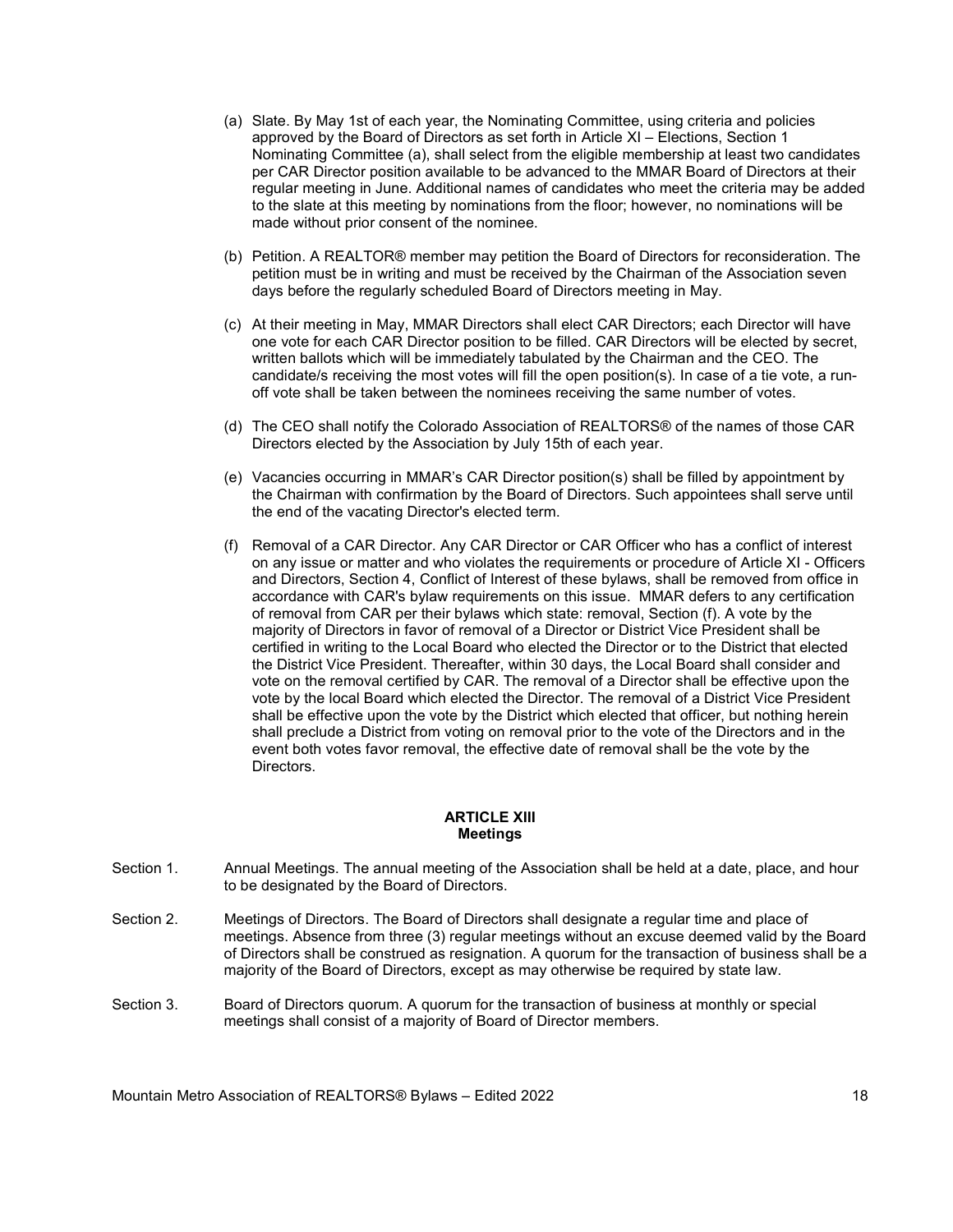- Section 4. Other Meetings. Meetings of the Association may be held at such other times as the Chair or the Board of Directors may determine, or upon the written request of at least ten percent (10%) of the Members eligible to vote.
- Section 5. Notice of Meetings. Written notice shall be given to every Member entitled to participate in the meeting at least five (5) days preceding all meetings. If a special meeting is called, it shall be accompanied by a statement of the purpose of the meeting.
- Section 6. Quorum. A quorum for the transaction of business at monthly or special meetings shall consist of 10% of the members eligible to vote. A majority of those members present and voting is required to conduct business.
- Section 7. Electronic Transaction of Business. To the fullest extent permitted by law, the board of directors or membership may conduct business by electronic means.
- Section 8. Action Without a Meeting. Any action required or permitted to be taken at a meeting of the Board of Directors may be taken by fax, email, internet provided the conditions set forth in the Board Governance Manual are met.

### ARTICLE XIV **Committees**

- Section 1. Committees: Subject to confirmation by the Board of Directors, the Chair may appoint Committees from among the membership.
- Section 2. Special Committees. The Chair shall appoint, subject to confirmation by the Board of Directors, special committees as deemed necessary. Grievances and Professional Standards are handled by the Colorado Association of REALTORS®.
- Section 3. Organization. All Task Forces shall be of such size and shall have such duties, functions, and powers as assigned by the Chair or the Board of Directors except as otherwise provided in these Bylaws.
- Section 4. The Chair shall be an ex-officio member of all Task forces and shall be notified of their meetings.
- Section 5. Vacancies. Vacancies in unexpired terms shall be filled by appointment as with original appointees.
- Section 6. Attendance. Any Task Force member who fails to attend three (3) meetings of the Task Force, without excuse acceptable to the Chair, shall be deemed to have resigned from the Task Force, and the vacancy shall be filled by appointment as herein provided.

## ARTICLE XV Fiscal and Elective Year

Section 1. Elective Year shall be October 1st to September 30th. Fiscal Year shall be January 1st to December 31st.

## ARTICLE XVI Rules of Order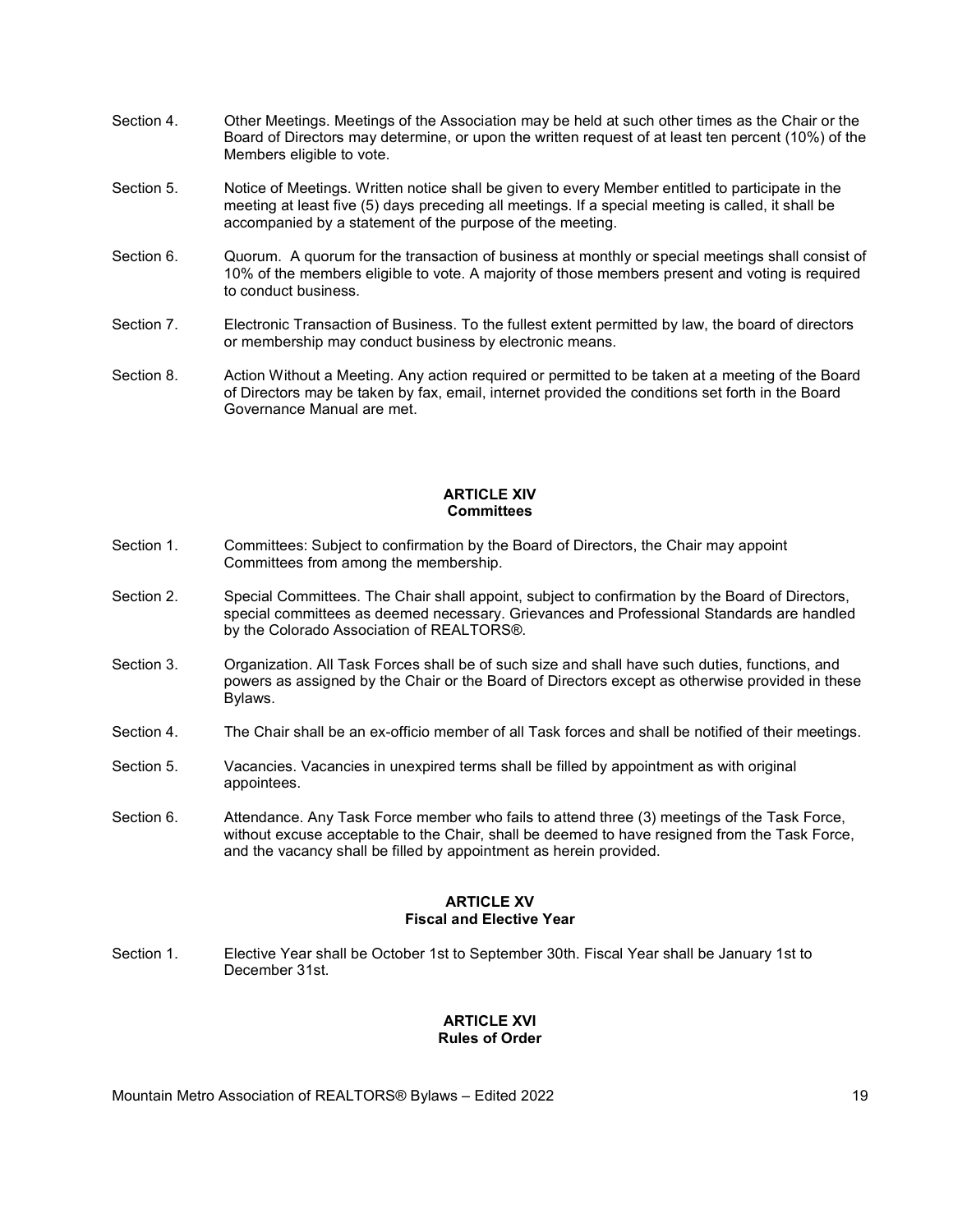Section 1. Robert's Rules of Order, latest edition, shall be recognized as the authority governing the meetings of the Association, its Board of Directors, and committees, in all instances wherein its provisions do not conflict with these Bylaws.

## ARTICLE XVII **Amendments**

- Section 1. These Bylaws may be amended by a two-thirds vote of the Members present and qualified to vote at any meeting, in person or virtual, at which a quorum consisting of 10% of the membership is present, either in person or virtually, provided the substance of such proposed amendment or amendments has been plainly stated in the call for the meeting, except that the Board of Directors may, at any regular or special meeting of the Board of Directors at which a quorum is "present," approve amendments to the Bylaws which are authorized or directed by NAR policy.
- Section 2. Notice of all meetings at which amendments are to be considered shall be given; emailed or posted to our website to every Member at least one (1) week prior to the meeting.
- Section 3. Amendments to these Bylaws affecting the admission or qualification of REALTOR® and Institute Affiliate Members, the use of the terms REALTOR® and REALTORS®, or any alteration in the territorial jurisdiction of the Association shall become effective upon their approval as mandated by the Board of Directors of the NATIONAL ASSOCIATION OF REALTORS®.

## ARTICLE XVIII **Dissolution**

Section 1. Upon the dissolution of this Association, the Board of Directors, after providing for the payment of all obligations, shall distribute any remaining assets to the COLORADO ASSOCIATION OF REALTORS®, or within its discretion, to any other non-profit tax-exempt organization.

# ARTICLE XIX Multiple Listing Service

- Section 1. Authority: The REALTOR Association shall establish policies and procedures for the maintenance of a Multiple Listing Service for the use of its members which shall be subject to the Bylaws of the REALTOR Association and such Rules and Regulations as may be hereinafter adopted.
- Section 2. Purpose: A Multiple Listing Service is a means by which authorized Participants make blanket unilateral offers of compensation to other Participants (acting as subagents, buyer agents, or in other agency or non-agency capacities defined by law); by which cooperation among participants is enhanced; by which information is accumulated and disseminated to enable authorized Participants to prepare appraisals, analyses, and other valuations of real property for bona fide clients and customers; by which Participants engaging in real estate appraisal contribute to common databases; and is a facility for the orderly correlation and dissemination of listing information so participants may better serve their clients and the public. Entitlement to compensation is determined by the cooperating broker's performance as a procuring cause of the sale (or lease).
- Section 3. Supervision. The MLS activity shall be operated under the supervision of the Multiple Listing Service Directors, in accordance with the Rules and Regulations, subject to approval of the Board of Directors.
- Section 4. Participation: Participation in the MLS is available to any REALTOR® (principal) member of this or any other Association without further qualification, except payment of required dues and fees,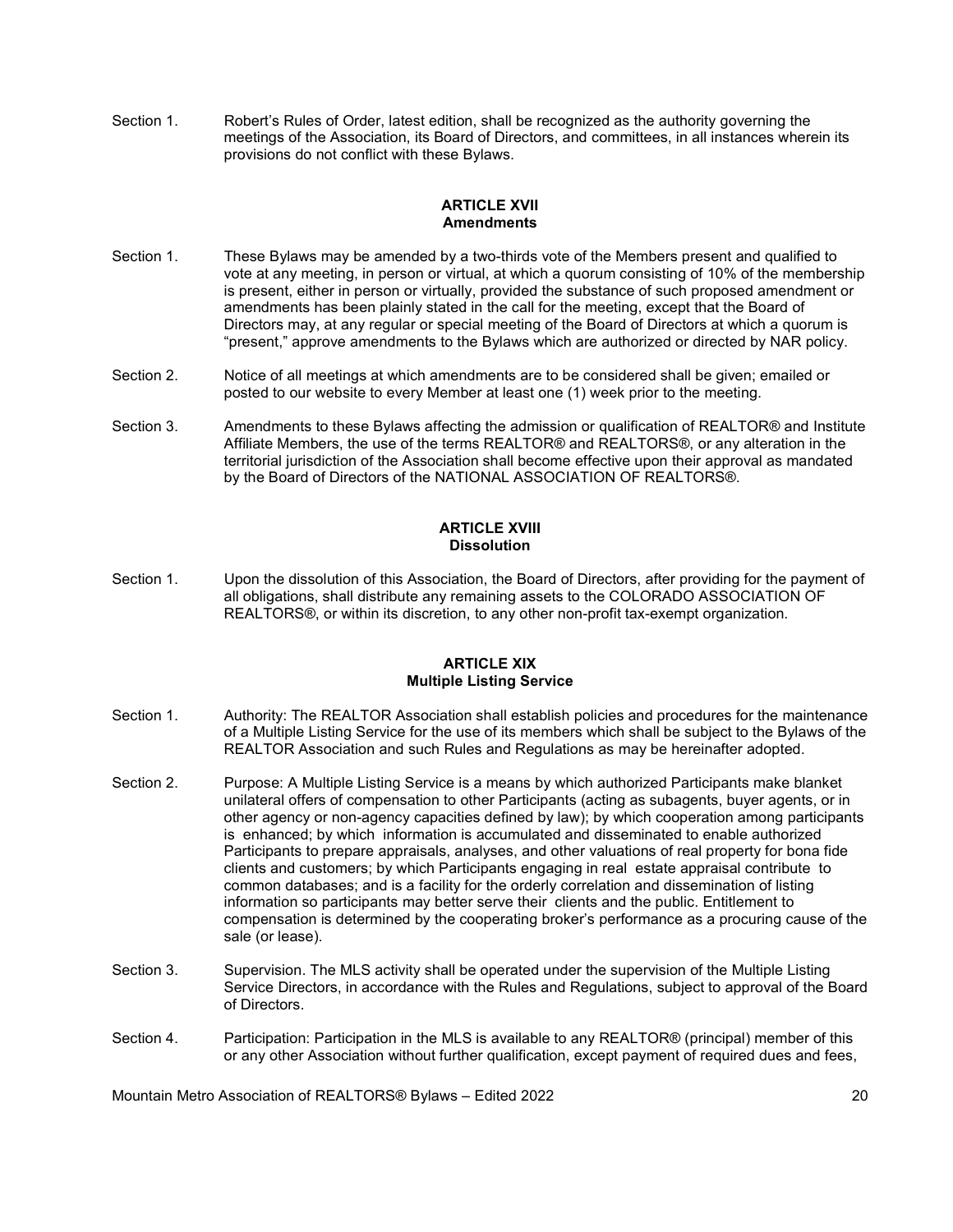upon agreeing in writing to abide by these Bylaws and the Rules and Regulations of MLS. The Designated REALTOR® Broker member shall be termed the "Participant" in the MLS and shall have all rights, benefits, and privileges of MLS, and shall accept all obligations to MLS for the Participant's firm, partnership, or corporation, and for compliance with the Bylaws and Rules and Regulations of MLS by all persons affiliated with the Participant who utilize MLS. However, under no circumstances is any individual or firm, regardless of membership status, entitled to MLS "Membership" or "Participation" unless they hold a current, valid real estate broker's license and offer or accept compensation to and from other Participants or are licensed or certified by an appropriate state regulatory agency to engage in the appraisal of real property. Use of information developed by or published by the Association MLS is strictly limited to the activities authorized under a Participant's licensure(s) or certification, and unauthorized uses are prohibited. Further, none of the foregoing is intended to convey "Participation" or "Membership" or any right of access to information developed or published by the Association MLS where access to such information is prohibited by law. When there is more than one principal in a real estate firm, the designated Chief Principal Officer of the firm shall be defined as the MLS Participant. Brokers or salespersons other than the designated Chief Principal Officer are not considered Participants in the MLS but have access to and use of the MLS through the Chief Principal Officer with whom they are affiliated.

Mere possession of a broker's license is not sufficient to qualify for MLS participation. Rather, the requirement that an individual or firm offers or accepts cooperation and compensation means that the participant actively endeavors during the operation of its real estate business to list real property of the type listed on the MLS and/or to accept offers of cooperation and compensation made by listing brokers or agents in the MLS. "Actively" means on a continual and ongoing basis during the operation of the participant's real estate business. The "actively" requirement is not intended to preclude MLS participation by a participant or potential participant that operates a real estate business on a part-time, seasonal, or similarly time-limited basis or that has its business interrupted by periods of relative inactivity occasioned by market conditions. Similarly, the requirement is not intended to deny MLS participation to a participant or potential participant who has not achieved a minimum number of transactions despite good faith efforts. Nor is it intended to permit an MLS to deny participation based on the level of service provided by the participant or potential participant as long as the level of service satisfies state law.

 The key is that the participant or potential participant actively endeavors to make or accept offers of cooperation and compensation with respect to properties of the type that are listed on the MLS in which participation is sought. This requirement does not permit an MLS to deny participation to a participant or potential participant that operates a "Virtual Office Website" (VOW) (including a VOW that the participant uses to refer customers to other participants if the participant or potential participant actively endeavors to make or accept offers of cooperation and compensation. An MLS may evaluate whether a participant or potential participant actively endeavors during the operation of its real estate business to offer or accept cooperation and compensation only if the MLS has a reasonable basis to believe that the participant or potential participant is in fact not doing so. The membership requirement shall be app lied in a nondiscriminatory manner to all participants and potential participants.

- Section 5. Metrolist Inc. D.B.A REcolorado Directors:
	- (g) Appointment The Association shall have the appropriate number of representatives on the Metrolist Inc., D.B.A. REcolorado Board of Directors as determined by the REcolorado Board of Directors. The REcolorado Directors shall be appointed by the Chairman of the Board and ratified by the Directors and will serve a term as determined by the REcolorado Bylaws. Terms are to be staggered. In the event of a vacancy, the Chairman of the Board shall have authority to appoint a replacement Director and be ratified by the Directors to fill the remainder of the vacating Director's term. Directors shall serve two-year staggered terms.